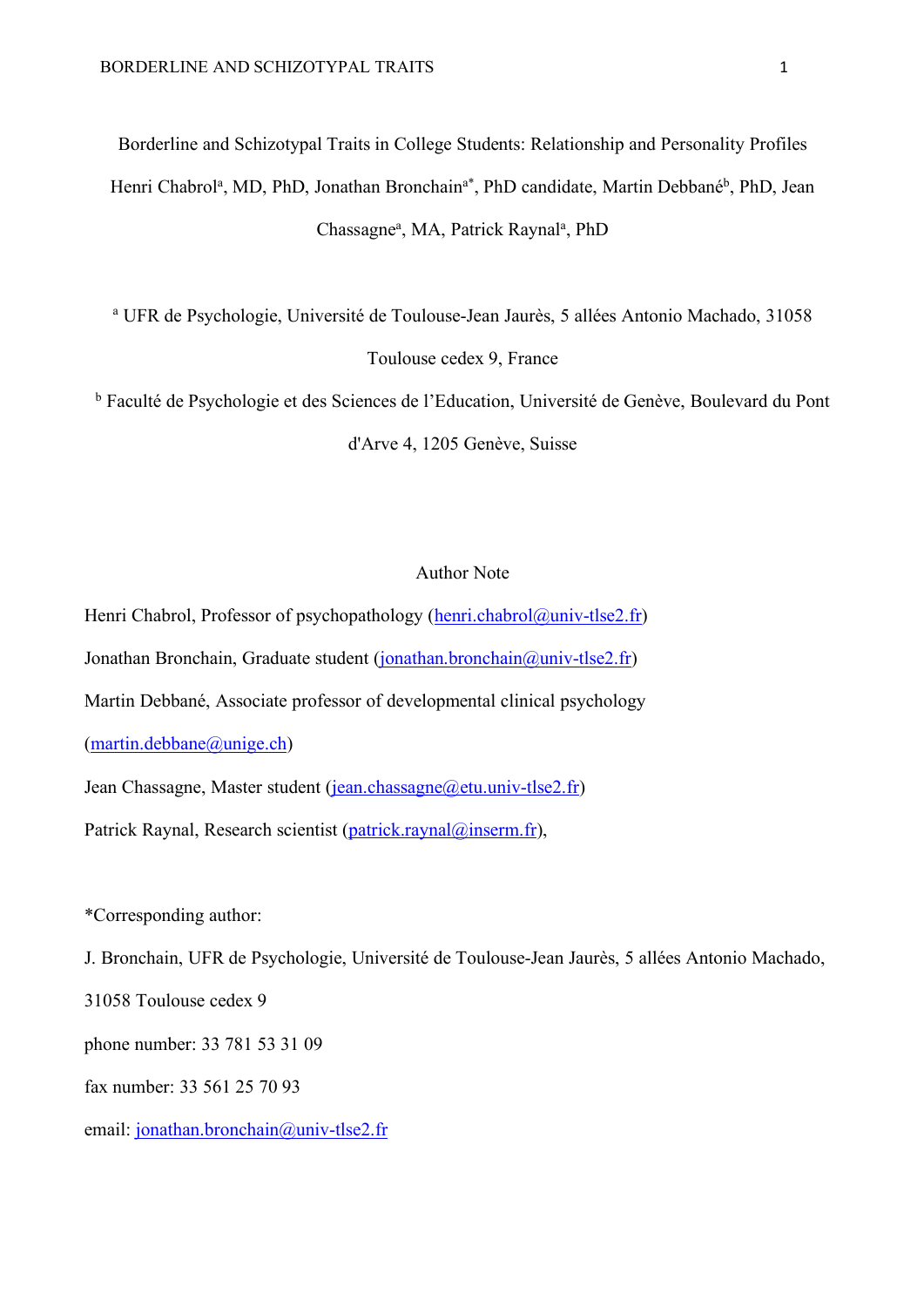#### **Abstract**

The relationships between borderline and schizotypal features are still debated. They frequently co-occur at trait and diagnostic levels. Studying personality profiles combining these traits might contribute to the identification of specific needs concerning treatment for distinct groups of young adults. Participants were 2341 college students who completed self-report questionnaires evaluating borderline traits, schizotypal traits and several psychopathological symptoms. A factor analysis was performed on borderline and schizotypal personality measures, leading to ten factors. Borderline factors were largely intercorrelated just as were schizotypal factors. Moreover, borderline factors were weakly to largely correlated to schizotypal factors. Five factors were very strongly correlated (*r* > .50). Dissociation was strongly related to Odd Beliefs/Unusual Perceptive Experiences and Anxious-Depressive factors. Social Anxiety was strongly related to Suspiciousness. Based on these ten factors, a cluster analysis was conducted and resulted in four clearly distinct groups: a Low Traits cluster, a Narcissistic cluster, a Social Anxiety cluster, and a High Traits cluster. This High Traits cluster was characterized by homogeneously high levels of all factors, and high levels of internalizing and externalizing behaviors, suggesting that most college students with significant borderline traits also have high levels of schizotypal traits. This comorbidity needs to be taken into account in both clinical studies and practice.

*Keywords*: borderline traits, schizotypal traits, factor analysis, cluster analysis, college students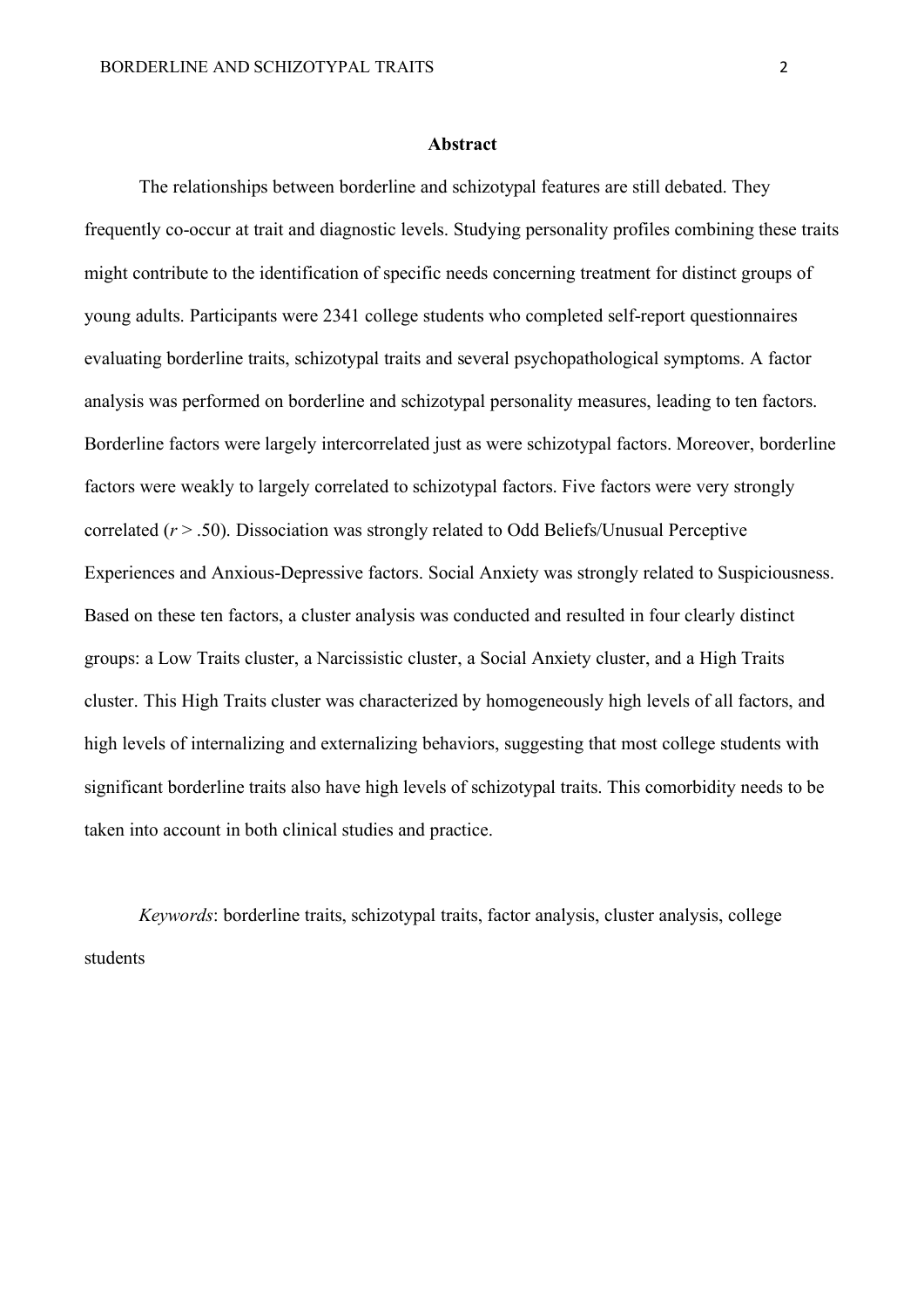## **Introduction**

Borderline personality disorder (BPD) and schizotypal personality disorder (SPD) described two apparently distinct patterns of personality traits. BPD consists of a pattern of marked impulsivity and instability of affects, identity, and interpersonal relationships, whereas SPD is characterized by a pattern of odd speech and thinking, unusual perceptual experiences, eccentricities, social anxiety and discomfort with close relationships. However, historically, BPD and SPD were derived from "borderline states" describing patients at the boundary between neurosis and psychosis (Knight, 1953; Gunderson and Singer, 1975) before being separated in independent entities in the DSM-III (APA, 1980) and allocated to two different personality clusters, the cluster B (dramatic, overly emotional or unpredictable thinking or behavior) for BPD and the cluster A (odd, eccentric thinking or behavior) for SPD. Nevertheless, comorbidity is common, both at the categorical and dimensional levels, where BPD and SPD, on the one hand, schizotypal and borderline traits, on the other hand, frequently co-occur in clinical and community samples (Badoud et al., 2014; Baryshnikov et al., 2016; Pulay et al., 2009). In a community sample, BPD was most highly associated with SPD, out of DSM-IV personality disorders (Tomko et al., 2014). The relationships between these personality traits are particularly important to examine among young adults as personality disorders tend to have an onset in adolescence and to be established by young adulthood. Concerning BPD, symptom severity peaks between the ages of 20 and 29 years (e.g., Grant et al., 2008).

Among young adults, college students have been identified as a population at high risk for borderline symptoms and consequences. Although rates vary widely, the pooled prevalence of BPD in college samples was 11.6% (95% CI 8.8–15.1) in recent studies conducted from 2008 to 2014 (Meaney et al., 2016a). Among college students, BPD is associated to high rates of self-harming and risky behaviors, anxious and depressive disorders, substance use, and interpersonal dysfunction (James and Taylor, 2007; Meaney et al., 2016b). Comorbid borderline and schizotypal traits may be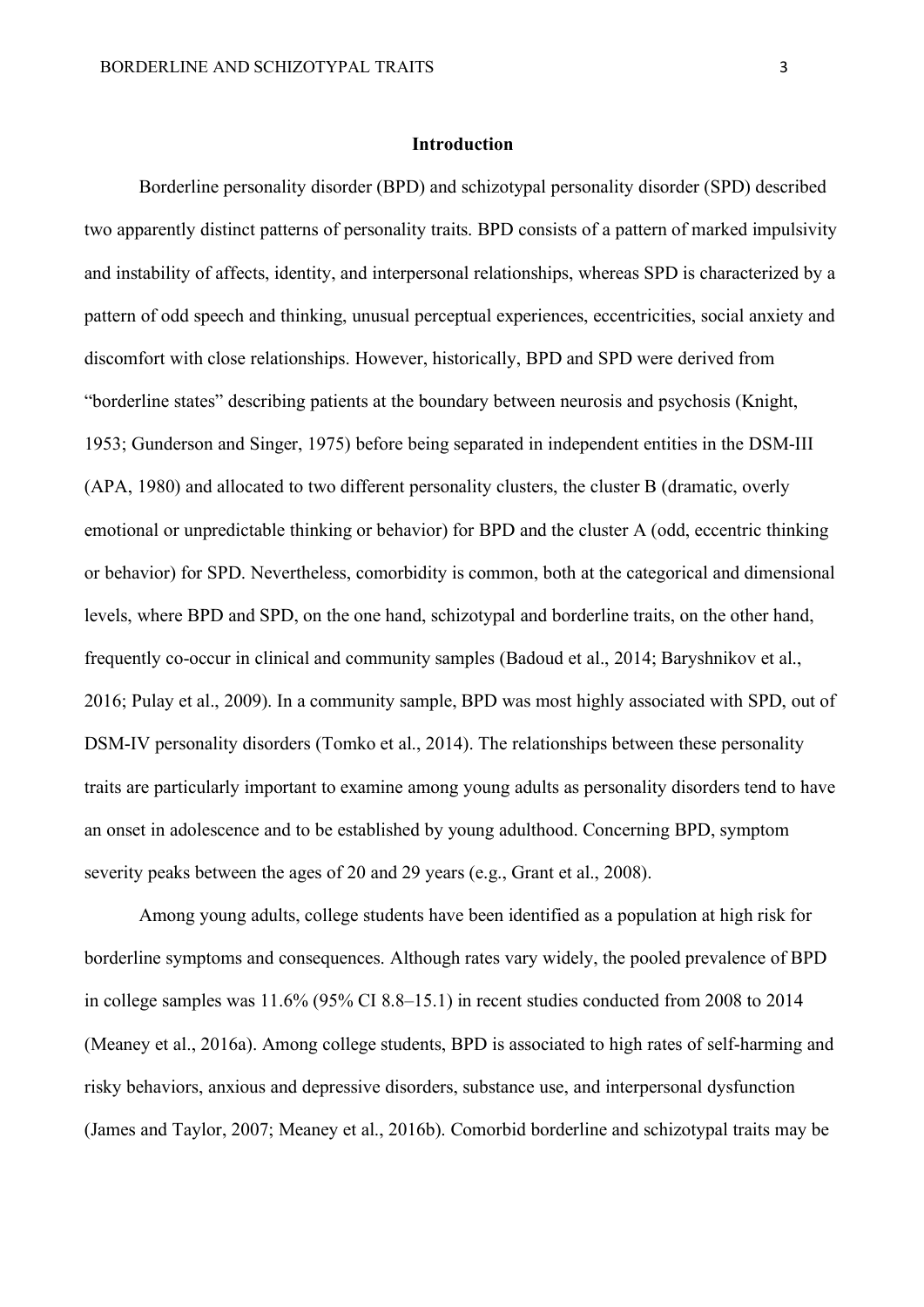linked to higher risk of difficulties in psychosocial functioning, reduced quality of life and problematic cannabis use (Chen et al., 2006; Raynal and Chabrol, 2016).

Moreover, both disorders would independently have a substantial impact on socialization and adaptation processes. Thus, information about these common deficits, usually associated with emotion dysregulation for borderline personality traits, and to cognitive specificity for schizotypal traits, may crucially inform the actual redefinition of psychiatric nosology. For example, the Research Domain Criteria project (RDoC; Insel et al., 2010) proposes to address this issue by identifying higher-level domains of human behavior and functioning (i.e., negative and positive valence systems, cognitive systems, social processes and arousal/regulatory systems) that provide a more comprehensive understanding of the nature of mental health and illness. More broadly, it is necessary to discuss the implications of a dimensional and transdiagnostic view of psychiatric disorders and to identify axis of dysfunction at play to promote the prevention and the effective treatments of comorbidities.

These concerns are also related to daily clinical practice where college counseling services are increasingly being called upon to provide treatment for students with BPD (Meaney-Tavares and Hasking, 2013; Pistorello et al., 2012; Uliaszek et al., 2016). It could be hypothesized that comorbid borderline and schizotypal traits may be linked to higher risk for treatment refusal and premature termination in psychotherapy because of suspiciousness and discomfort in close relationships. Early and effective intervention among college students might benefit from a better understanding of the association between borderline and schizotypal traits.

The only studies on the relationships between borderline and schizotypal traits among young adults using factor analysis have been conducted among college students. In a study of French female college students, an exploratory factorial analysis of the self-report Personality Disorder Questionnaire for DSM-IV (PDQ-4+; Hyler, 1994) extracted a four-factor solution possessing both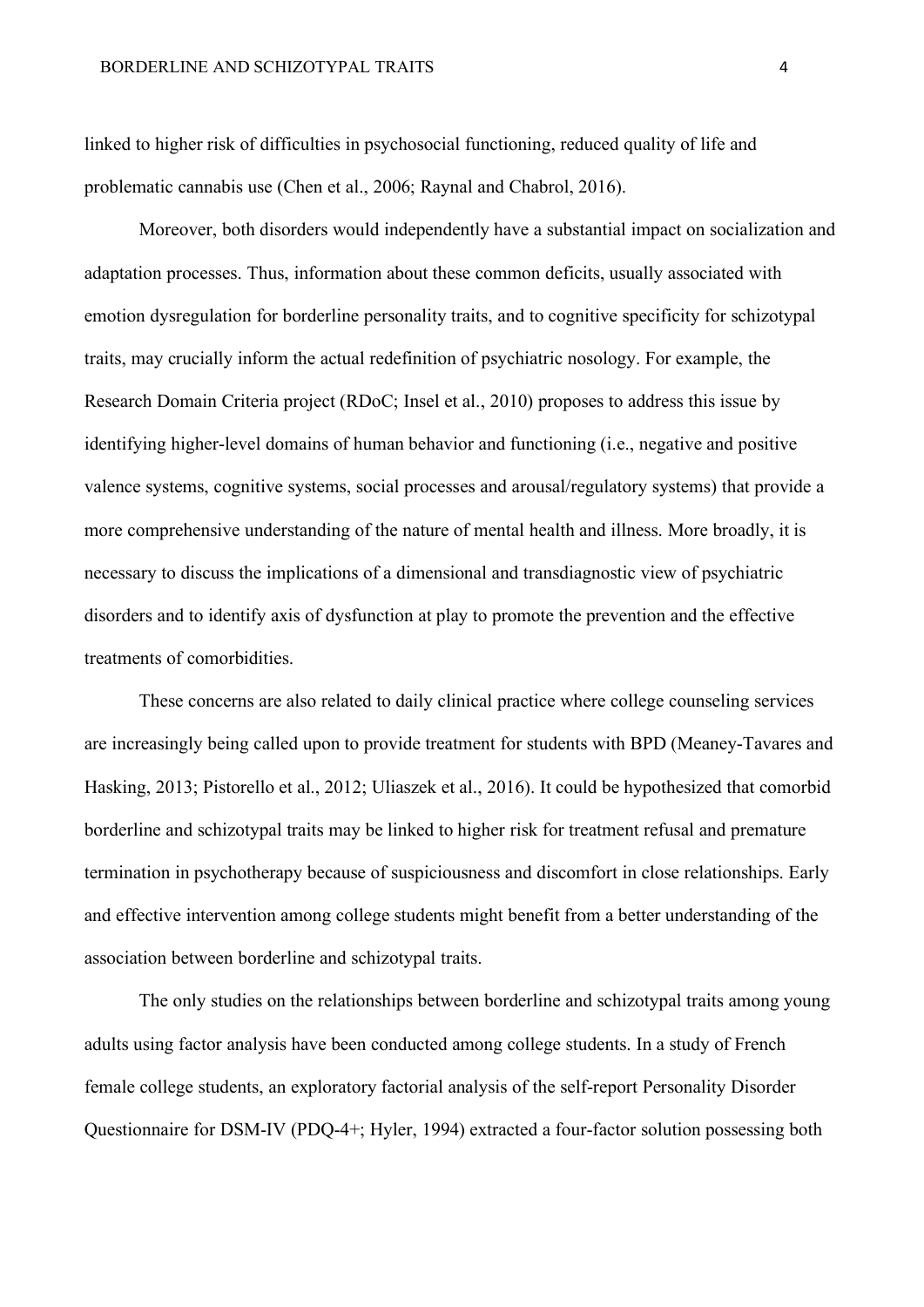satisfactory fit and meaningful interpretations. Borderline and schizotypal traits were the core components of the first factor (Chabrol et al., 2007). Fonseca-Pedrero et al. (2012) examined the relationship between schizotypal and borderline traits in a sample of college students by conducting a factorial analysis of the pooled items of two measures of those traits which highlighted the overlap of schizotypal and borderline traits. Raynal et al. (2016) conducted a cluster analytic study based on schizotypal dimensions, among a non-clinical sample of college students. It yielded a high schizotypy cluster characterized by high levels of all schizotypal dimensions and the highest level of borderline traits, confirming that schizotypal and borderline traits co-occur in a significant proportion of participants.

The aim of this exploratory study was to examine the relationships of schizotypal and borderline traits in a non-clinical sample of college students. This was first achieved by conducting an exploratory factorial analysis on both schizotypal and borderline traits, such as Fonseca-Pedrero et al.'s study. But we went further than Fonseca-Pedrero et al.'s (2012) study, using the extracted factors to explore the typology of college students by conducting a cluster analysis based on these factors. Cluster analyses may be useful to determine if there are subgroups of college students characterized by specific profiles of schizotypal and borderline traits and by various levels of comorbidity, in particular depressive symptoms, suicidal ideations, social anxiety, post-traumatic stress symptoms, substance use, and antisocial behaviors, which have been shown to be associated to borderline and schizotypal traits (e.g., Baryshnikov et al., 2016; Fonseca-Pedrero et al., 2012). At the theoretical level, cluster analyses may contribute to the debate about the relationships between schizotypal and borderline traits in young adults and inform about higher-order criteria likely to develop a transdiagnostic view of these two constructs. RDoC dimensions such as Social Processes (e.g., affiliation and attachment, perception and understanding of self and others) and Cognitive Systems (e.g., unusual perceptive experiences) could be common to these profiles, while others could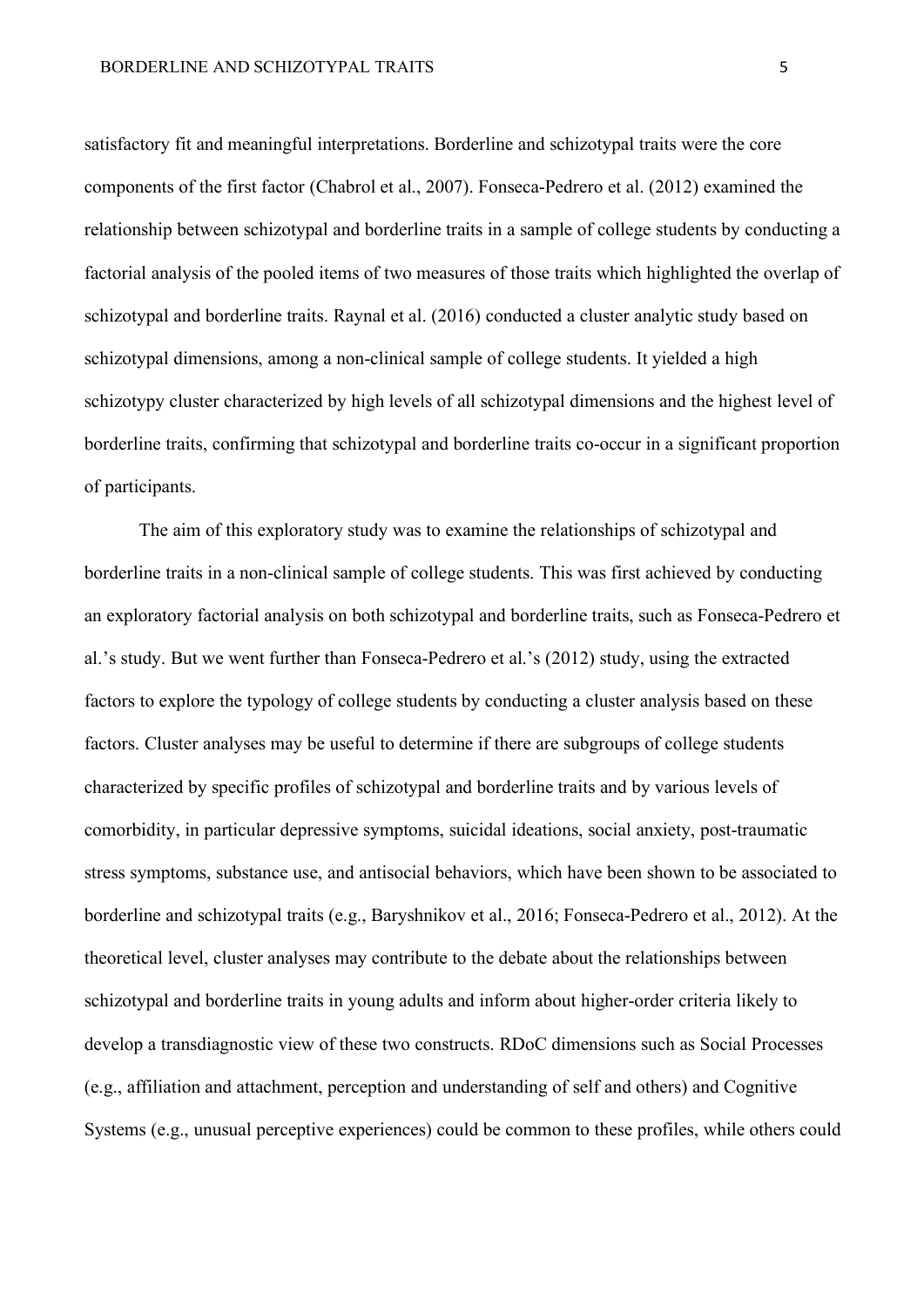differentiate them. At the level of clinical implications, a better knowledge of psychopathological profiles might contribute to the identification of specific needs concerning prevention or treatment for distinct groups of college students.

#### **Method**

# **Participants and Procedure**

The data were collected through an online survey that was distributed to students from different French universities. The link was shared on social networks in groups specifically dedicated to students. Informed consent was obtained from all participants and they were informed that answers to the questionnaires would remain confidential. No compensation was offered to participate in the study and each participant had to confirm her/his student status. The participants were provided with the possibility to contact one of the authors (PR) via email for further information or to receive referral to counseling. The study followed the guidelines of the Helsinki declaration and ethical issues of the current research were explored at a research meeting.

## **Measures**

Borderline personality traits were measured using the Borderline Personality Inventory. The BPI is a 53-item self-report instrument developed by Leichsenring (1999). The BPI is based on Kernberg's concept of borderline personality organization (Kernberg, 1985). It explores a broad range of phenomenological manifestations of borderline symptomatology such as affectivity and identity disturbances, fear of closeness, interpersonal instability, self-mutilative/suicidal behavior, impulsive behavior, dissociative symptoms, and psychotic symptoms. Applying a modification of the original questionnaire which uses a true-false (yes-no) scale (Chabrol et al., 2004), items were rated on a Likert scale with seven levels of agreement ranging from "entirely false" (1) to "entirely true" (7), in order to optimize data for factorial analyses. The BPI yields a total score that is a dimensional measure of overall BPD psychopathology, with higher scores corresponding to greater BPD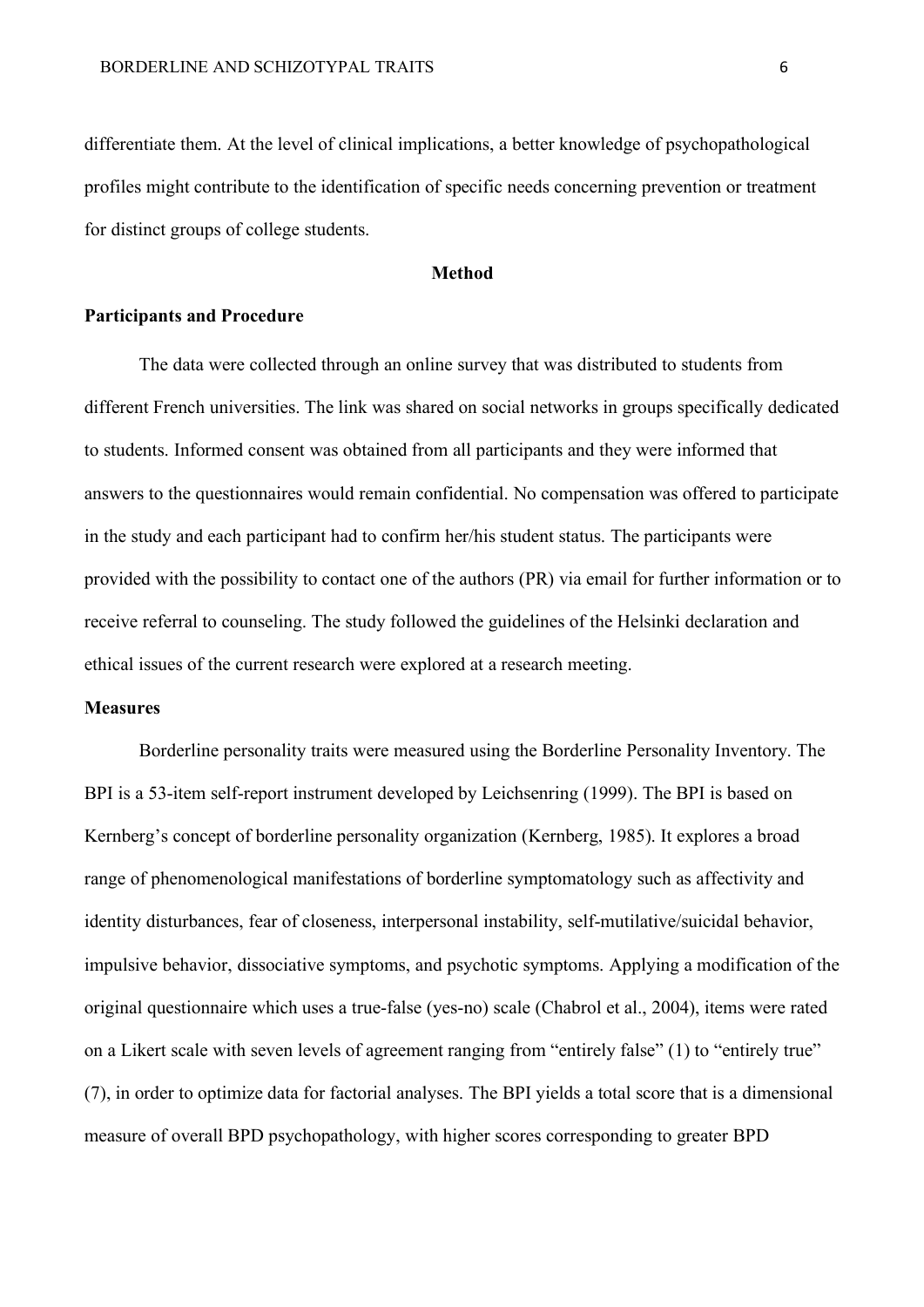psychopathology (Leichsenring, 1999). Internal consistency and retest reliability proved to be satisfactory (Cronbach's α: 0.68–0.91, *r*tt: .73–.89) while results for sensitivity were 0.85–0.89, and for specificity were 0.78–0.89 (Leichsenring, 1999).

Schizotypal personality traits were assessed using the French version of the Schizotypal Personality Questionnaire-Brief (SPQ-B), a self-administered scale including 22 items (Raine and Benishay, 1995; Raynal et al., 2016). Following Fonseca et al. (2012), we used a Likert-type response format and we chose the same rating scale as the BPI. Similarly to the BPI, a rating of six or seven was chosen for the symptom to be considered probably present. Schizotypal Personality Questionnaire showed adequate psychometric properties, and studies support the validity and utility of SPQ in cross-cultural research (Fonseca-Pedrero et al., 2018; Fonseca-Pedrero et al., 2017).

Depressive symptoms were measured with the 9-item Personality Health Questionnaire (PHQ-9; Kroenke et al., 2002). Suicidal ideations were assessed using the 3-item scale proposed by Garrison et al. (1991). Posttraumatic stress disorder was assessed using the 20-item Posttraumatic Stress Disorder Checklist for DSM-5 (PCL-5) (Paul et al., 2013). Dissociation was assessed using the 8-item Brief Dissociative Experiences Scale (DES-B) (Dalenberg and Carlson, 2010). Social anxiety was measured using the 3-item Mini-Social Phobia Inventory (Mini-SPIN) (Connor et al., 2001). Frequency of cannabis use was assessed with the scale used by Simons et al. (1998). Alcohol consumption was assessed using a similar scale. Antisocial behavior was measured using the Antisocial Behavior Scale (ABS; Schwab-Stone et al., 1999).

All the measures used in the current sample showed satisfactory psychometric properties with Cronbach's  $\alpha$  ranging from .68 to .93 (Table 1).

## **Analytic Plan**

*Exploratory Factorial Analysis of Borderline and Schizotypal Traits*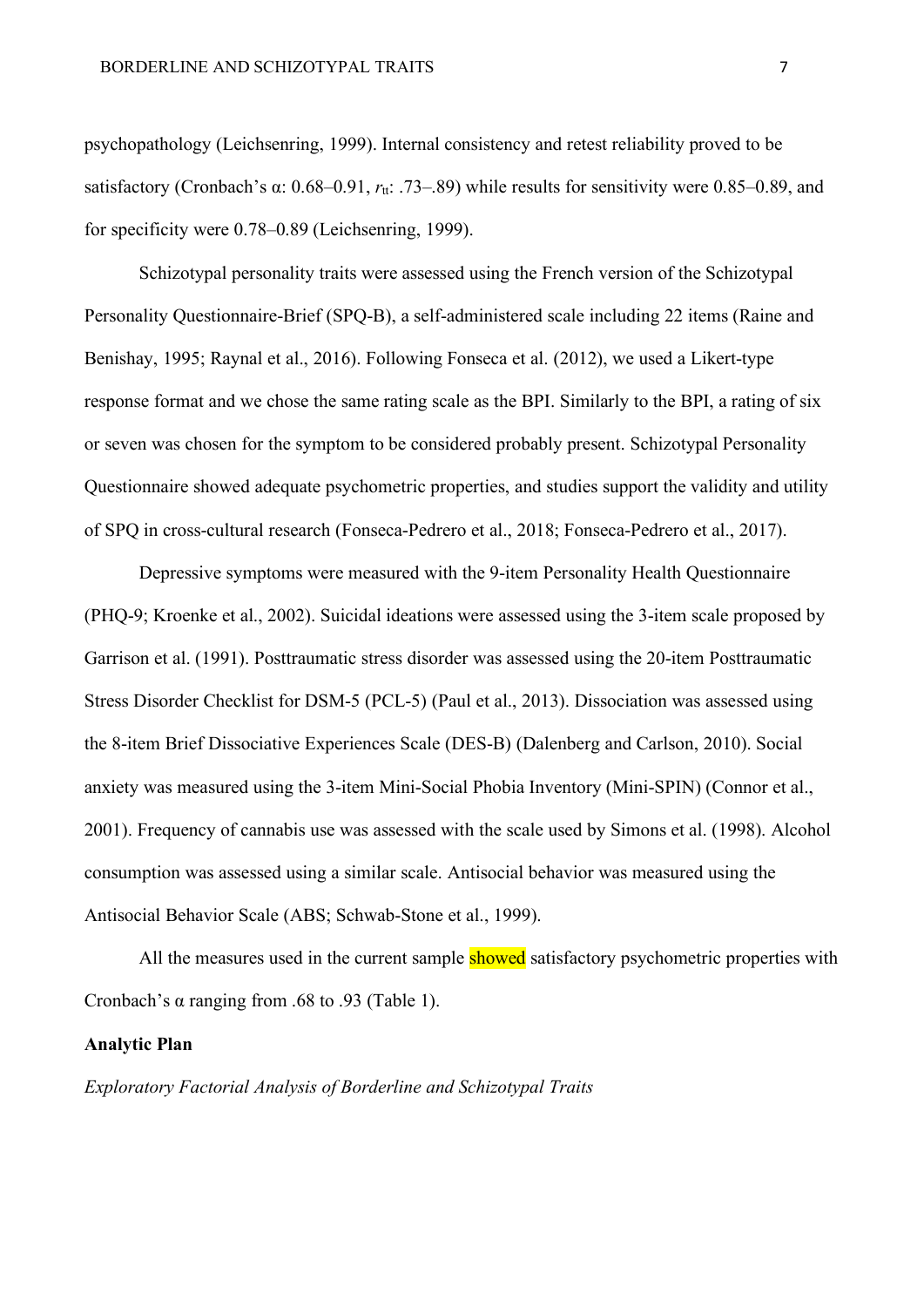The participants-to-items ratio  $(2341:76 = 31)$  was sufficient for exploratory factorial analysis. Bartlett's test of sphericity and the Kaiser-Meyer-Olkin measure of sampling adequacy were used to assess the factorability of the items. Exploratory factor analysis using principal axis factoring and varimax normalized rotation was used to examine the factor structure. Parallel analysis, which involves comparing eigenvalues from the observed data with those extracted from random data sets (500 for the current study) matched on number of cases and variables (Horn, 1965), was used to inform factor retention. The criteria for item inclusion were a factor loading of 0.40 or more a difference of at least 0.15 between the loading for this factor and any other loading.

## *Cluster Analysis*

Cluster analysis was used to identify homogenous groupings of participants based on factor scores converted to z-scores. All variables had tolerance values > .40 excluding multicollinearity. In the first step, a hierarchical cluster analysis was conducted using Ward's method and squared Euclidean distance. Based on the dendrogram and the agglomeration schedule, the cluster solution was identified. In the second step, K-means clustering was used to assign individuals to one of the identified clusters. The proportions of males and females between clusters were compared with Fisher's exact test. Group differences between the clusters were tested using analyses of variance and Tukey's post-hoc tests.

## **Results**

## **Descriptive Statistics**

The sample consisted of 2341 participants, 1547 females (66%) and 794 males (34%) (mean age of females =  $20.84 \pm 2.14$ ; mean age of males =  $20.96 \pm 2.23$ ; age range = 18-30), of which 1.68% of the data were previously excluded. Little's missing completely at random (MCAR) tests were performed for missing data. Multiple imputation and sensitivity analysis were conducted for data missing at random and non-ignorable data, respectively. These analyses did not bring any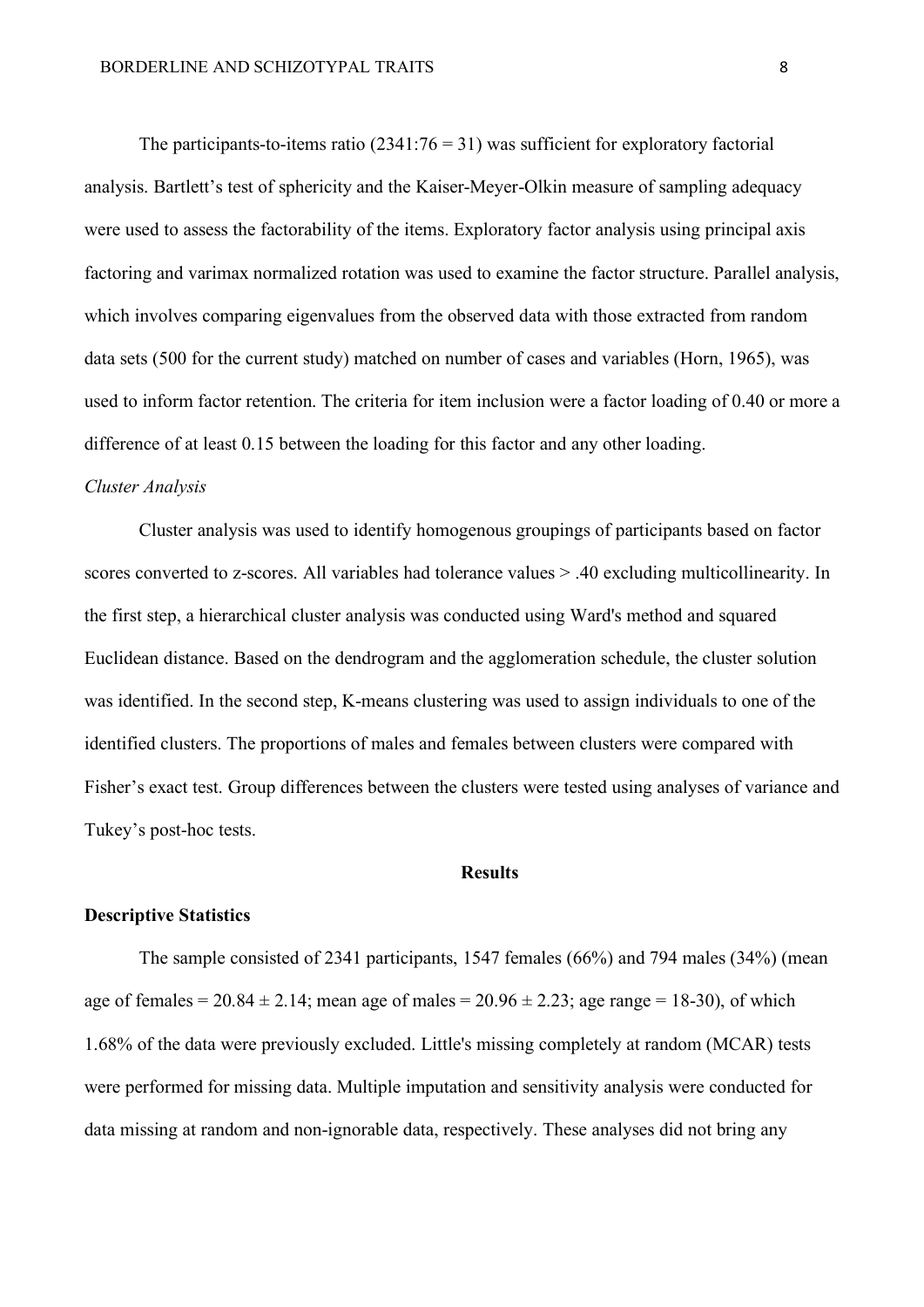significant changes to our results. So, we should note that the results were maintained using the original unimputed dataset for all variables. As regards the participants' fields of study, 28% were studying social sciences, 14% law, 12% science or engineering, 12% art history, 9% literature, 9% economics, commerce, management or communication, 6% medicine or paramedical studies, 4% art or design, 2% education or pedagogy, 2% sport or exercise science, 1% history, geography or political science, and 1% were studying other subjects.

Mean BPI score of males (127.12  $\pm$  42.52) was significantly higher than mean score of females  $(123.29 \pm 42.89; t = -2.05, p = .04)$ . Mean SPQ-B score of males  $(76.81 \pm 23.45)$  was significantly higher than mean score of females  $(72.39 \pm 24.76; t = 4.16, p < .0001)$ . Total scores of the BPI and SPQ-B were strongly correlated  $(r = .74)$ .

# **Exploratory Factor Analysis of Borderline and Schizotypal Traits**

Barlett's test of sphericity ( $\chi^2$  = 74739,65, df = 2850, *p* < .001) and the Kaiser-Meyer Olkin value (.959) indicated that the items were appropriate for factor analysis. Parallel analysis supported a ten-factor solution. It explained 43% of the total variance. Among the 10 factors, 6 were composed of BPI items (Impulsivity, Anxious-depressive, Interpersonal Hypersensitivity, Identity Disturbance, Narcissistic, Dissociation), 3 of SPQ-B items (Social Anxiety, Suspiciousness, Eccentricity) and one consisting in both BPI and SPQ-B items (Odd Beliefs/Unusual Perceptive Experiences). The item loading for each factor is shown in Table 2.

Based on 708 meta-analytically derived correlations, Gignac and Szodorai (2016) established alternative effect size guidelines, where  $r = 0.10$ ,  $r = 0.20$ , and  $r = 0.30$  were recommended as relatively small (25<sup>th</sup> percentile), medium (50<sup>th</sup> percentile), and relatively large (75<sup>th</sup> percentile), respectively. Using these guidelines, while all factors were significantly correlated, the effect sizes ranged from small to very large (*r* range: .08 - .57) (Table 3). Borderline factors (*r* range: .34 - .57)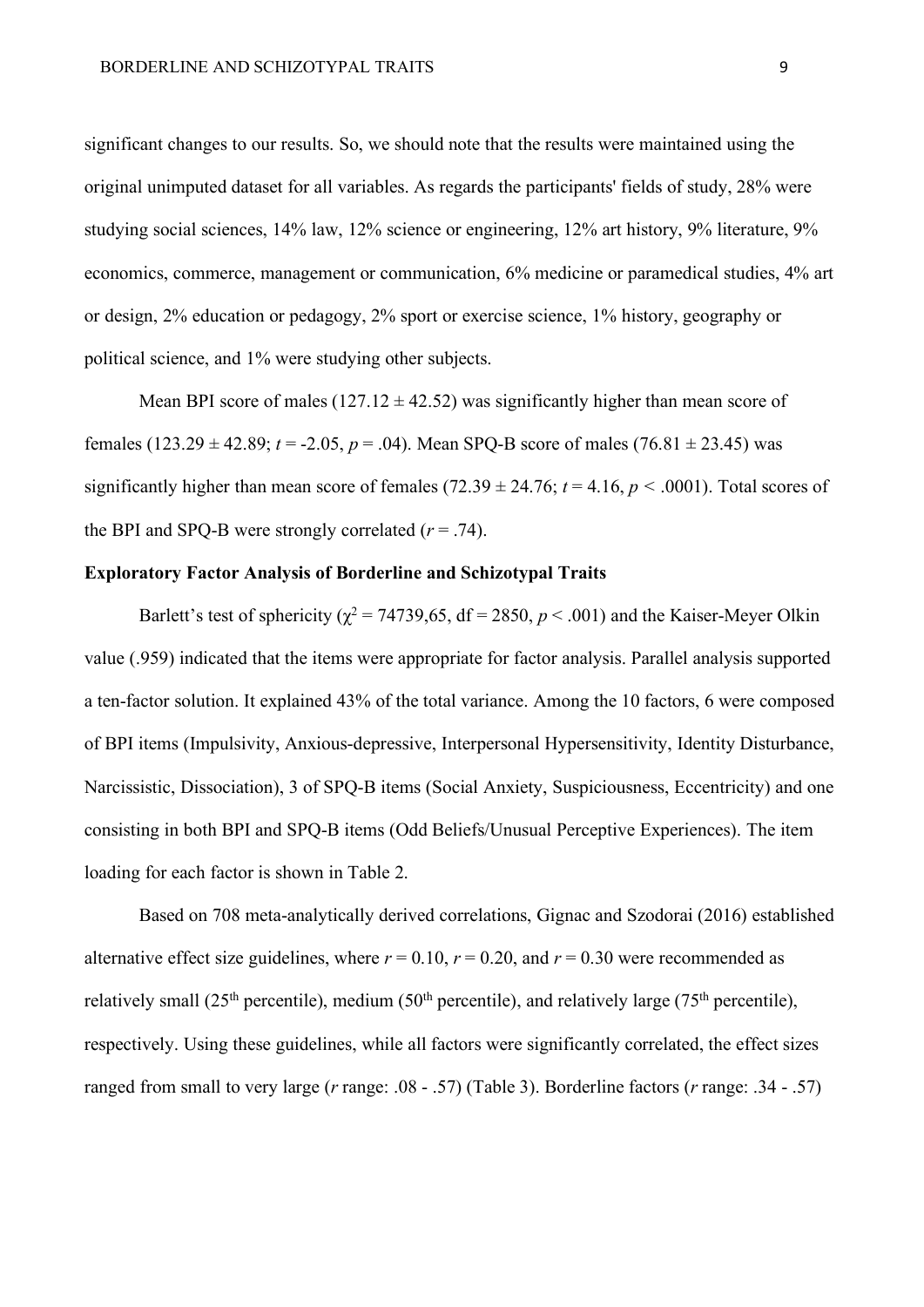were largely intercorrelated just as were schizotypal factors (*r* range: .37 - .52). Borderline factors were weakly to largely correlated to schizotypal factors (*r* range: .08 - .46).

## **Cluster Analysis Based on Factor Scores**

The agglomeration schedule and dendrogram were used to identify the number of clusters. The agglomeration schedule showed a sudden increase in linkage distance (from 152.74 to 197.69) when four clusters merged to three clusters. This confirmed that the passage from four to three clusters would have more impact on the heterogeneity of the clusters than previous stages of the analysis. Therefore, the four-cluster solution was the most appropriate (Figure 1).

It consisted in a first group that had the lower levels of all factors, which was termed the Low Traits cluster (*n* = 806 [34%]; females, 72%; males, 28%). A second group, that had a high level of narcissistic factor and moderate levels of the other factors, was named the Narcissistic cluster  $(n =$ 513 [22%]; females, 52%; males, 48%). A third group picked on the social anxiety factor and had moderate levels of all other factors, with the exception of a low level of the narcissistic factor, and termed the Social Anxiety cluster  $(n = 603 \, [26\%]$ ; females, 74%; males, 26%). A fourth group that had the highest levels of all traits that were at least greater than one SD above the Low traits cluster means. It was named the High Traits cluster  $(n = 419 \mid 18\%]$ ; females,  $61\%$ ; males,  $39\%$ ) (Table 1).

The proportions of males and females in the Low Traits cluster and the High Traits cluster were similar than in the total sample of users ( $p = .09$  and  $p = .22$ , respectively). The proportion of males was higher in the Narcissistic cluster ( $p = .04$ ), and lower in the Social Anxiety cluster ( $p =$ .03). A discriminant analysis showed clear discriminations among the four clusters, Wilks'  $\lambda$ = .086, *p*  $\leq$  .0001, approximate  $F(30, 2293) = 99.56$ , with 96.2% of the original grouped cases correctly classified.

All clusters differed significantly from each other on almost all factor scores ( $p < .0001$ ) with the exception of the Narcissistic factor and the Intolerance to close relationship factor. The High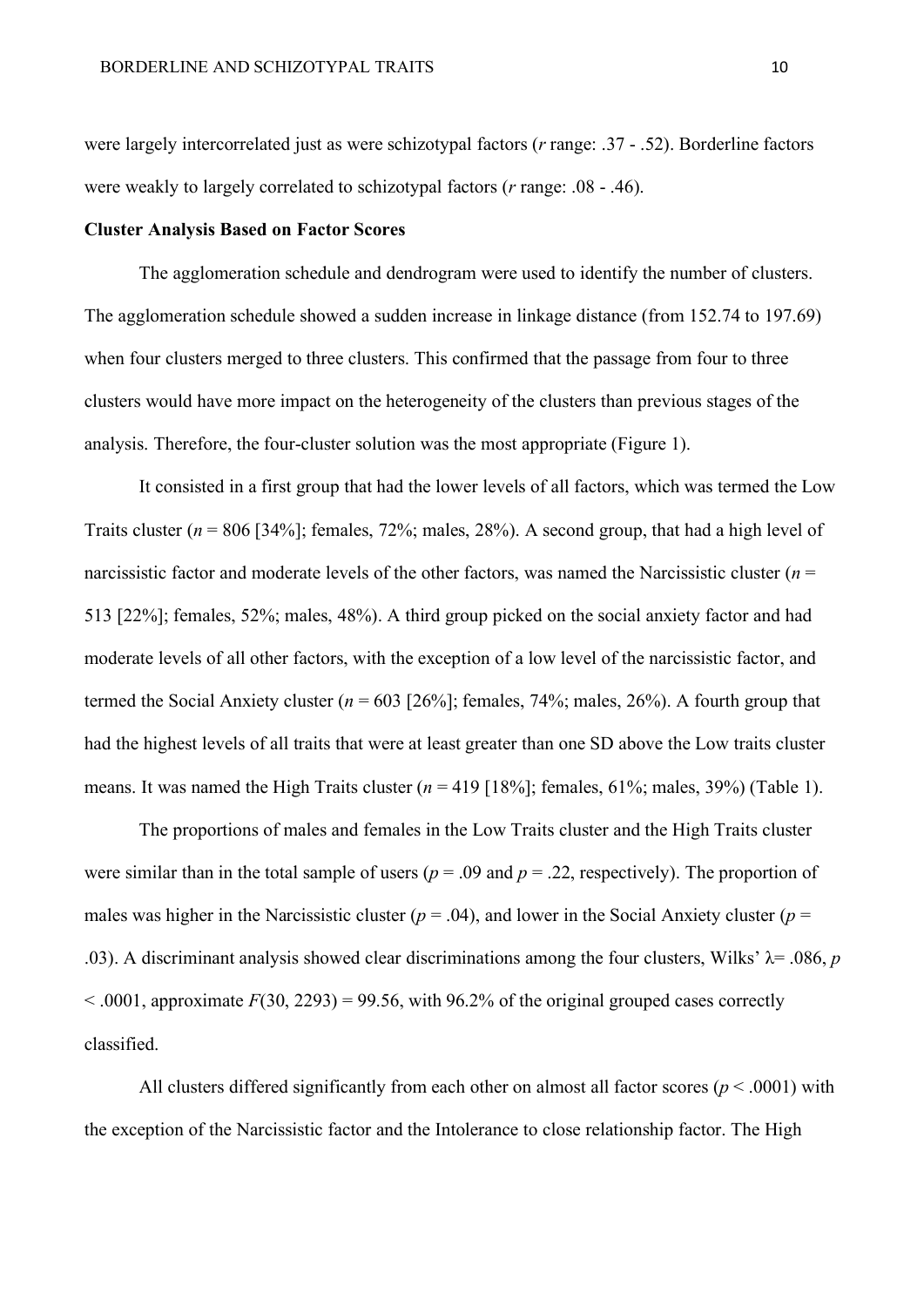Traits cluster had the lowest levels of academic achievement and the highest levels of internalizing behaviors (suicidal ideations, depressive symptoms, post-traumatic stress symptoms, dissociation) and externalizing behaviors (cannabis and alcohol use, and antisocial behaviors). The Social Anxiety cluster had low levels of academic achievement, intermediate levels of internalizing behaviors and the lowest levels of externalizing behaviors. The Narcissistic cluster displayed high levels of academic achievement, low levels of internalizing behaviors and intermediate levels of externalizing behaviors.

## **Discussion**

We found self-reported borderline and schizotypal traits to be prevalent in a community sample of college students. In the present study, we found more borderline traits in males than females. However, previous studies in college populations have found that both males and females are equally likely to report borderline traits (Meaney et al., 2016). This discrepancy may be due to our use of the BPI measure to assess borderline personality traits. Previous studies have used the BPD questionnaire, which includes fewer items exploring impulsive behaviors. Levels of schizotypal traits were higher among males than females, similarly to Ma et al.'s (2010) study among college students.

Our results indicated an important association between self-reported borderline and schizotypal traits in a community sample of college students in accordance with the study by Badoud et al. (2014) who observed a strong correlation between the SPQ and the BPI (*r* = .70) among nonclinical adolescents and with the study by Fonseca-Pedrero et al. (2012) who found a strong association (*r* = .54) between the SPQ-B and the Borderline Personality Questionnaire (BPQ; Poreh et al., 2006) among non-clinical college students. As borderline and schizotypal traits were strongly associated, we conducted a factor analysis to extract the more independent dimensions from the pooled items of the BPI and SPQ-B.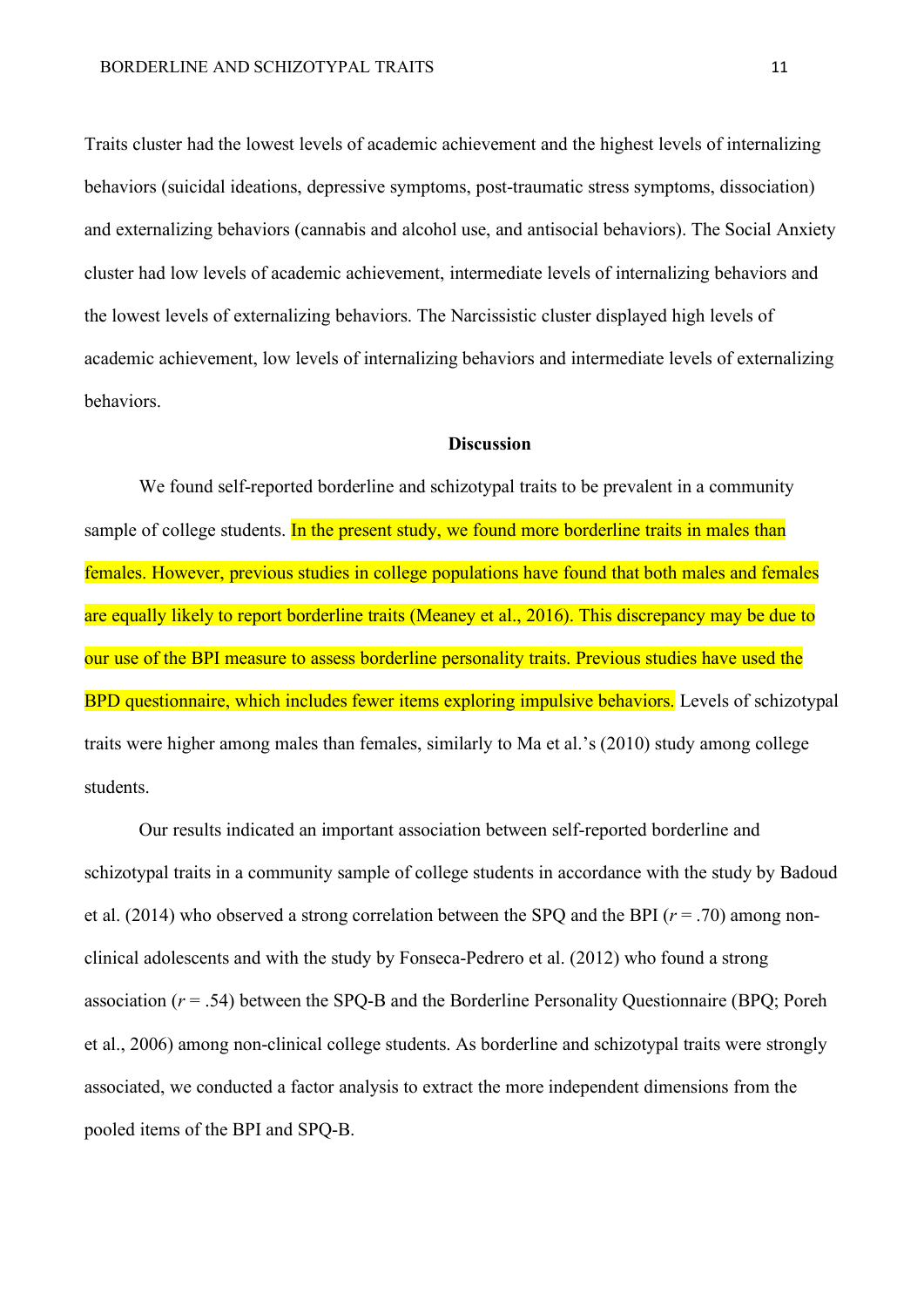#### **Factor Structure of Borderline and Schizotypal Traits**

The factorial analysis of the pooled items of the BPI and SPQ-B yielded ten factors, 6 of them being composed of BPI items (Impulsivity, Anxious-depressive, Interpersonal Hypersensitivity, Identity Disturbance, Narcissistic, Dissociation), 3 of SPQ-B items (Social Anxiety, Suspiciousness, Eccentricity) and one consisting in both BPI and SPQ-B items (Odd Beliefs/Unusual perceptive experiences). These factors capture the main components of both borderline and schizotypal features. The six borderline factors closely resemble to the six-factor structure (Impulsivity, Instability in Interpersonal Relationships, Affectivity/Identity Disturbances, Narcissistic, Dissociation) extracted in non-clinical adolescents (Chabrol et al., 2004). This almost similarity between non-clinical adolescents and young adults may reflect shared developmental mechanisms in the transition period between childhood and adulthood. The schizotypal factors closely resemble to the 4 factors extracted from the SPQ-B in non-clinical college students by Raynal et al. (2016), negative schizotypy corresponding to Eccentricity, positive schizotypy to Odd Beliefs/Unusual Perceptive Experiences, reference ideas to Suspiciousness, and Social Anxiety being the same. However, this factor structure may reflect both the specificities of the self-report measures and the manifestation of borderline and schizotypal features among college students. For example, the greater number of borderline factors may reflect the greater number of BPI items compared to the SPQ-B.

The fact that all factors but one were composed of either borderline items or schizotypal items and that all factors had a high internal consistency suggest borderline and schizotypal dimensions are independent constructs. However, most borderline factors were moderately correlated to schizotypal factors, indicating that self-reported borderline and schizotypal traits are connected constructs. The only factor with overlapping items from the BPI and SPQ-B, Odd Beliefs/Unusual Perceptive Experiences, reflects the main overlap of symptoms between BPD and SPD. Cognitive-Perceptual distortions are one of the main dimensions of SPD (Raine and Benishay, 1995) whereas the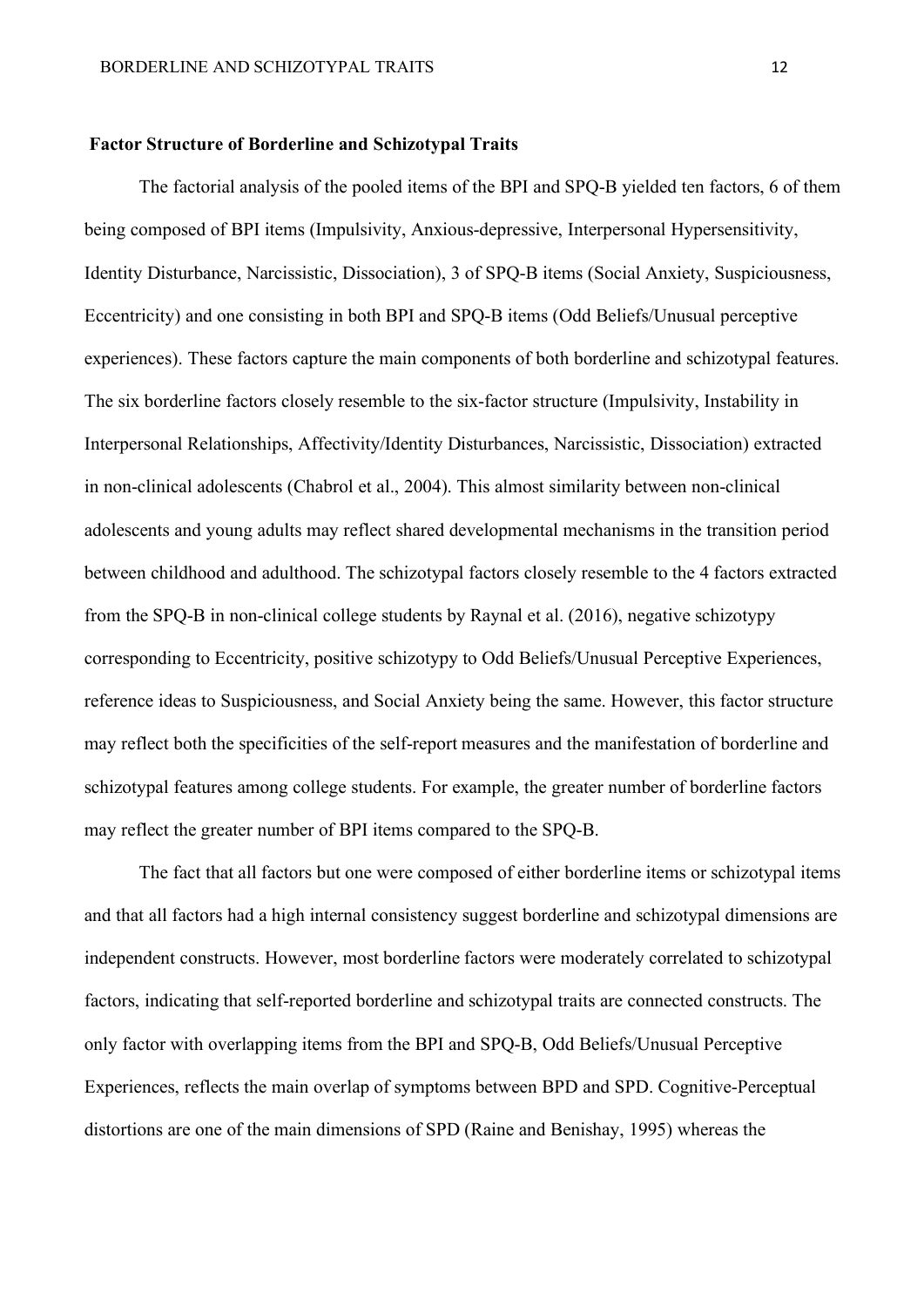susceptibility to transient impairment of reality testing, induced by intense emotional states or stress and manifested through cognitive and perceptual disorganization, has been considered as a core feature of BPD (Kernberg, 1985).

Our 10-factor structure showed both differences and convergences with the factor structure of schizotypal and borderline traits extracted by Fonseca-Pedrero et al. (2012) in a sample of college students. Fonseca et al. measured schizotypal and borderline traits using the SPQ-B and the Borderline Personality Questionnaire (BPQ; Poreh et al., 2006) and conducted a factorial analysis on SPQ-B and BPQ subscales scores. Three factors were retained: two borderline factors, named Identity/Interpersonal (Abandonment, Relationship, Self-image, Suicide and Emptiness) and deficit of control (Affective Instability, Intense Anger, and Impulsivity), and a mixed borderline and schizotypal factor composed of the Cognitive-Perceptual, Interpersonal, and Disorganized subscales of the SPQ-B and the quasi-psychotic states subscales of the BPQ. Both factor solutions were composed of moderately correlated factors, two factors out of three being borderline factors. In both factor solutions, unusual perceptual experiences and quasi-psychotic experiences were grouped in a mixed borderline and schizotypal factor.

## **Cluster Analysis Based on Borderline and Schizotypal Factors**

Cluster analysis, based on dimensions of schizotypal and borderline symptoms yielded by factor analysis, was used to identify an empirically derived typology of college students. A hierarchical cluster analysis extracted a four-cluster solution. It consisted in a Low Traits cluster that had the lowest levels of all factors, a Narcissistic cluster which had moderate levels of all the other factors, a Social Anxiety cluster had moderate levels of all other factors, with the exception of a low level of the Narcissistic factor, and the High Traits cluster, consisting of 18% of the total sample, that had the highest levels of all schizotypal and borderline symptoms. This high schizotypal and borderline cluster showed that a significant proportion of this sample of college students displayed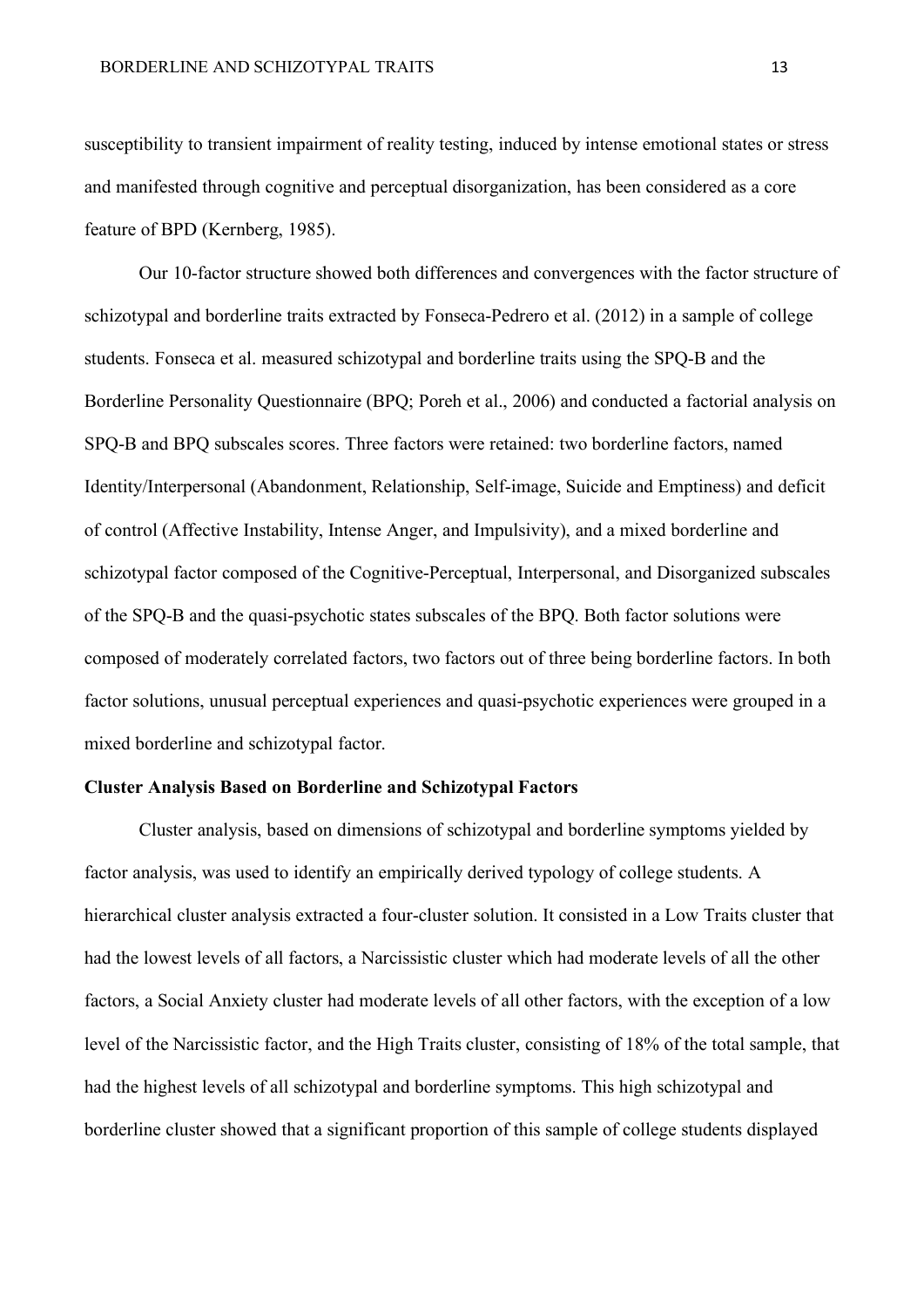sub-clinical or a clinical level of both schizotypal and borderline traits. While schizotypal and borderline factors were moderately correlated in the total sample, cluster analysis revealed that these traits co-occur in a significant proportion of college students. This High Traits cluster was characterized by high homogeneous levels of all schizotypal and borderline factors with the exception of a peak on the dissociation factor.

Regarding RDoC domains (Cuthbert, 2014), the Negative Valence systems seem to highly contribute to the High Traits and Social Anxiety clusters which are both characterized by high levels of anxiety, depression, and suspiciousness. Conversely, the Positive Valence systems could be strongly involved in the Narcissistic, Impulsivity and Interpersonal Hypersensivity dimensions characterizing the High Traits cluster and, in part, the Narcissistic cluster.

The High Traits cluster had low academic achievement and high psychopathology: The high schizotypal and borderline cluster had the highest levels of suicidal ideations, depressive symptoms, post-traumatic stress symptoms, dissociation, cannabis and alcohol use, and antisocial behaviors. High scores observed in this cluster could be underpinned by a single latent trait referring to impairment in social functioning. According to Caspi et al. (2012), the vulnerability to a psychopathological disorder could be better understood by a bifactor model. This model would include a "p-factor", interpreted as a general factor of psychopathology, or a severity factor (Polek et al., 2018), and a higher order factor including internalization, externalization, and thought disorder. In this perspective, the High Traits cluster could represent a high p-factor group, explaining in part its high symptomatology on all evaluated dimensions.

The high levels of dissociation and post-traumatic stress symptoms in the High Traits cluster also reflect the complex relationships between dissociation, post-traumatic stress symptoms and borderline and schizotypal symptoms (Berenbaum et al., 2003; Korzekwa et al., 2009). Trauma may induce dissociation and post-traumatic stress symptoms mimicking borderline and schizotypal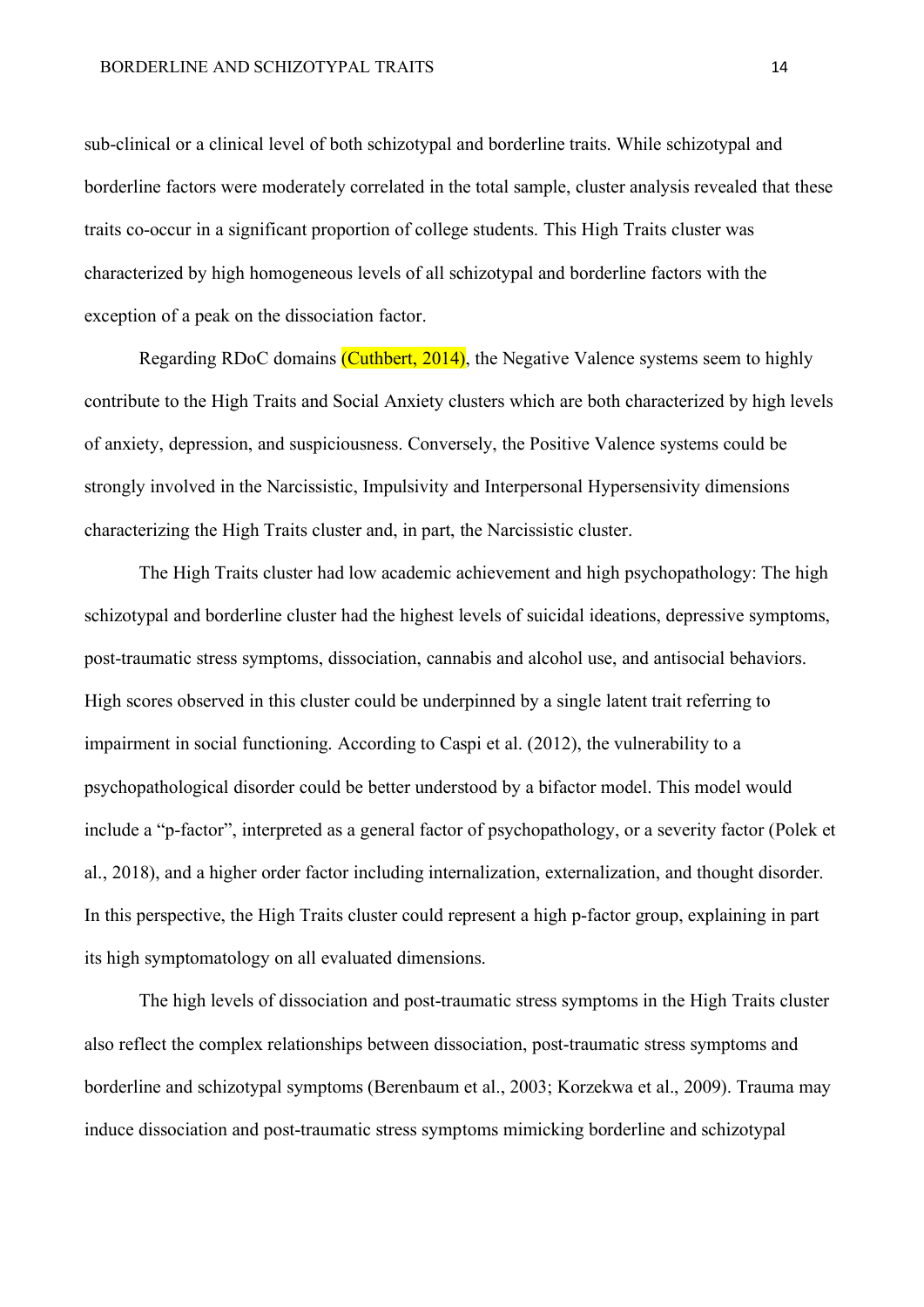symptoms while borderline and schizotypal traits are vulnerability factors for post-traumatic distress (Steel et al., 2008). This High Traits cluster may have important clinical implications. As college counseling services are increasingly being called upon to provide treatment for students with BPD (Meaney-Tavares and Hasking, 2013; Pistorello et al., 2012; Uliaszek et al., 2016), therapists have to take into-account the therapeutic issues linked to the comorbidity of borderline and schizotypal symptoms and to the possible high level of dissociation. The co-occurrence of borderline and schizotypal symptoms may be linked to a higher risk for treatment refusal and premature termination in psychotherapy because of suspiciousness and discomfort in close relationships. The high level of dissociation displayed by individuals with comorbid borderline and schizotypal symptoms is a further therapeutic challenge as dissociation has a negative impact on therapeutic relationship and treatment outcome (Spitzer et al., 2007). Dissociation has been shown to predict poor response to dialectical behavioral therapy (DBT) in female patients with BPD (Kleindienst et al., 2011). As DBT is the most evaluated and recommended psychotherapy for college students with BPD (Meaney-Tavares and Hasking, 2013; Lin et al., 2018; Pistorello et al., 2012, 2017; Uliaszek et al., 2016), future studies on DBT in college students or application of DBT to college students should consider the frequent association of borderline, schizotypal symptoms and dissociation.

The Narcissistic cluster and the Social Anxiety cluster may also have clinical implications. The Narcissistic cluster may reflect that narcissistic personality traits have increased among American college students over the generations reflecting cultural changes that may be worldwide (Twenge and Foster, 2010). This cluster was characterized by as high a level of academic achievement than the Low traits cluster. However, this cluster indicates that narcissistic features are associated with significant levels of psychopathology, more expressed in externalizing behaviors than in internalizing behaviors. We postulated that this Narcissistic cluster may point a group of college students, who make others suffer more than they suffer themselves, who have low rates of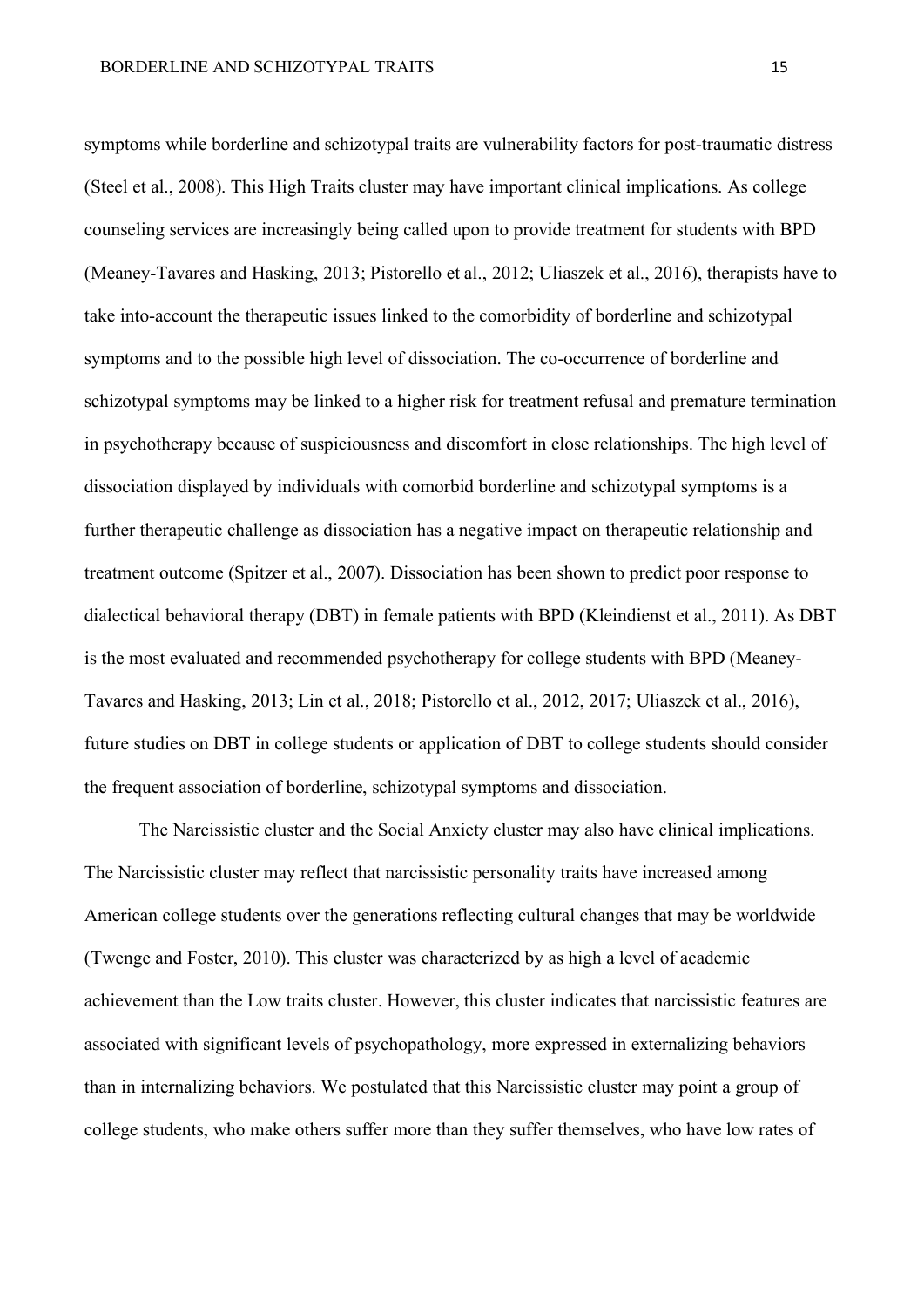demand for psychotherapeutic treatment although they negatively impact the students' community functioning and social and emotional well-being.

The Social Anxiety cluster may reflect that social anxiety disorder is one of the most prevalent mental health problems experienced by college students today (e.g., Purdon et al., 2001). This cluster is also characterized by high levels of co-occurrent traits and symptoms, particularly suspiciousness, intolerance to close relationships, and depressive symptoms, that may contribute to lower psychotherapeutic demand and to alter the therapeutic relationship and the confidence in therapy effects.

#### **Conclusion and Implications for Practice**

In the context of RDoC redefinition of psychiatric nosology, our study brought important information on effective mean to differentiate profiles on schizotypal and borderline dimensions. Both Narcissism and Social Anxiety factors seem to be useful to distinguish our participants, while Odd beliefs/Unusual Perceptive Experience factor would be partially common to borderline and schizotypal traits. More specifically, and in RDoC terms, our clusters could be understood by various contributions of Negative and Positive Valence systems with some overlap on Cognitive Systems.

This study has several limitations. First, this study should be considered as exploratory and descriptive. Results are data-driven and may be not generalizable to a clinical sample since all participants were university students. Second, results might have been influenced by the questionnaires used to assess borderline and schizotypal traits. The SPQ-B is a brief instrument that does not explore all the SPD facets, in particular it does not include the anhedonia dimension, while the BPI does not specifically assess inappropriate, intense, and uncontrollable anger, and chronic feelings of emptiness which are DSM criteria for BPD. Moreover, the self-report of traits may have been influenced by impairment in self-reflection. No scales of desirability or infrequency were used. Third, although internet data collection methods, using online completion of self-report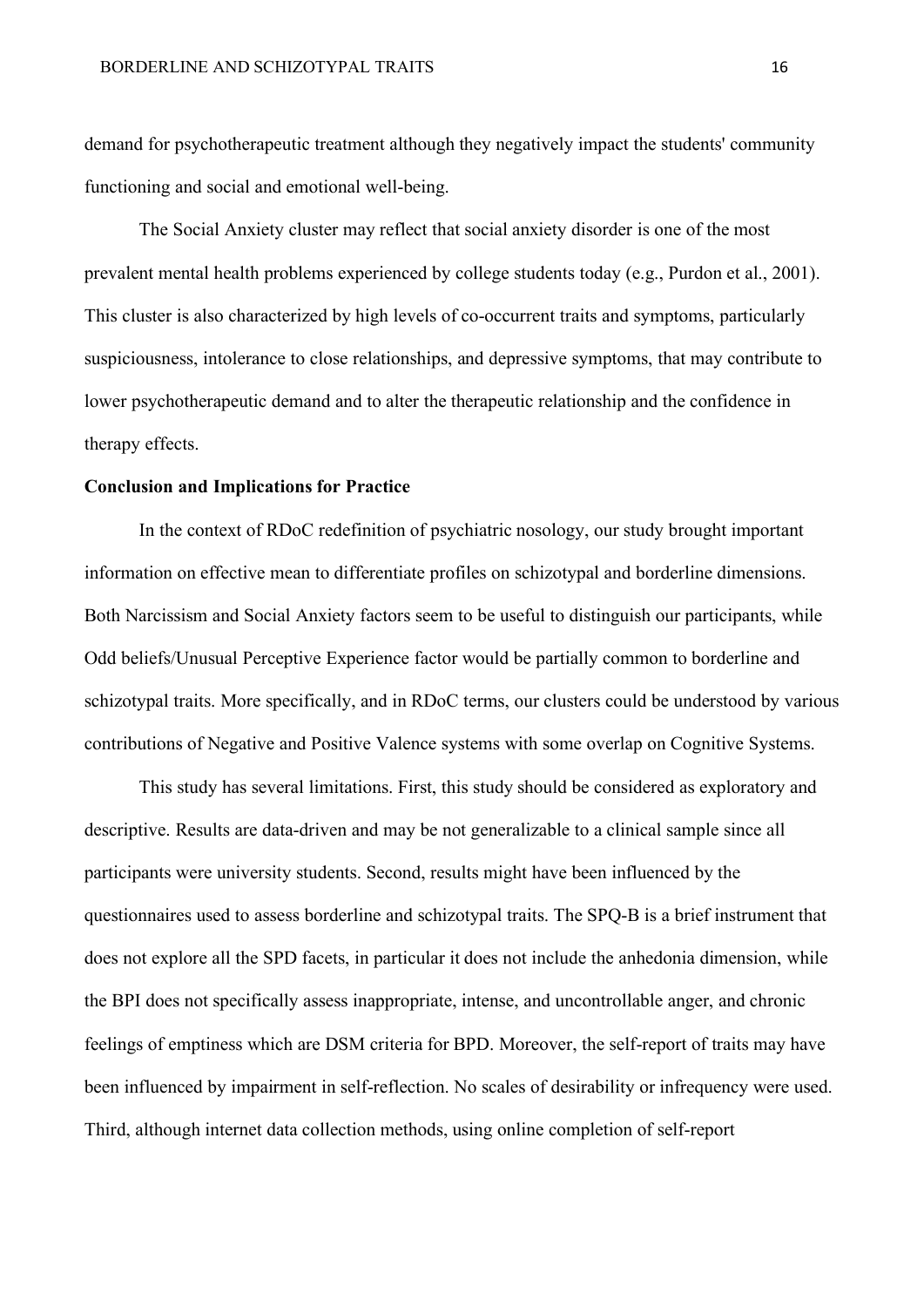questionnaires from self-selected samples, are consistent with findings from traditional methods (Gosling et al., 2004), the possibility that participant self-selection may have biased the results cannot be excluded.

Despite these limitations, our study has several strengths such as large sample size  $(N = 2341)$ and the integration of a wide range of measures for external criteria and symptoms associated with borderline and schizotypal traits. Moreover, this study confirms the strong associations between selfreported borderline and schizotypal symptoms. Factor analysis of BPD and SPD symptoms revealed several distinct but connected dimensions. Although these dimensions were only moderately correlated, cluster analysis identified a subgroup characterized by homogeneously high levels of all these dimensions, and high levels of internalizing and externalizing behaviors. These results suggest that most college students with significant borderline symptoms also have high levels of schizotypal symptoms. This comorbidity may need to be taken into account in both clinical studies and practice.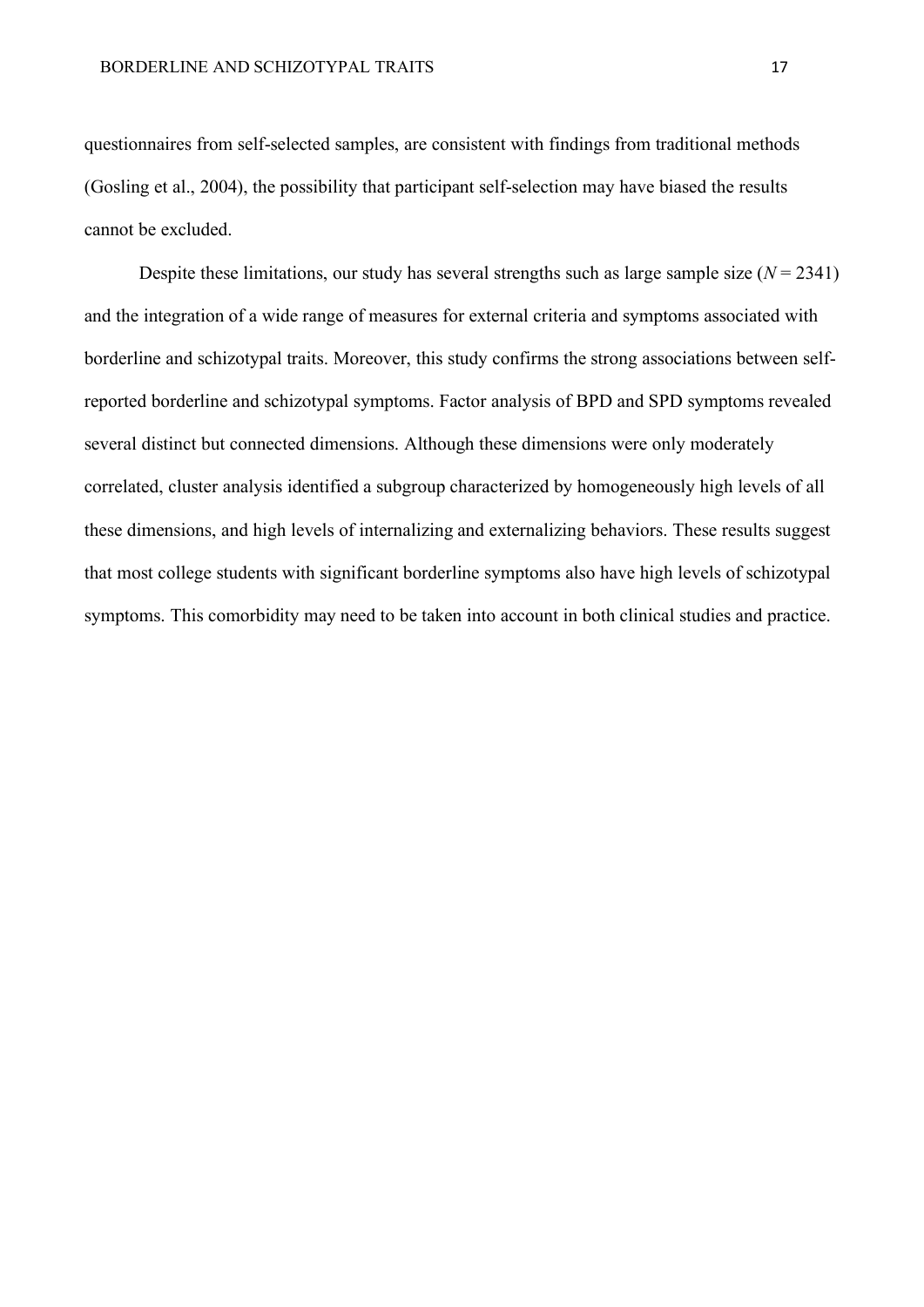## References

- American Psychiatric Association (1980) *Diagnostic and Statistical Manual of Mental Disorders* (3rd Ed. Revised). Washington, DC: American Psychiatric Association.
- Baryshnikov I, Suvisaari J, Aaltonen K, Koivisto M, Näätänen P, Karpov B, Paunio T (2016) Selfreported symptoms of schizotypal and borderline personality disorder in patients with mood disorders. *Eur Psychiatry*. 33:37-44.
- Badoud D, Billieux J, Eliez S, Imhof A, Heller P, Eytan A, Debbané M (2015) Covariance and specificity in adolescent schizotypal and borderline trait expression. *Early Interv Psychiatr*. 9:378-387.
- Berenbaum H, Valera EM, Kerns JG (2003) Psychological trauma and schizotypal symptoms. *Schizophr Bull*. 29:143-152.
- Caspi A, Houts RM, Belsky DW, Goldman-Mellor SJ, Harrington H, Israel S, Moffitt TE (2014) The p factor: one general psychopathology factor in the structure of psychiatric disorders? *Clin Psychol Sci.* 2:119–137.
- Chabrol H, Montovany A, Callahan S, Chouicha, K, Ducongé, E (2002) Factor analyses of the DIB-R in adolescents. *J Pers Disord*. 16:374-384.
- Chabrol H, Montovany A, Ducongé E, Kallmeyer A, Mullet E, Leichsenring F (2004) Factor structure of the borderline personality inventory in adolescents. *Eur J Psychol Assess*. 20:59- 65.
- Chen H, Cohen P, Crawford TN, Kasen S, Johnson JG, Berenson K (2006) Relative impact of young adult personality disorders on subsequent quality of life: findings of a community-based longitudinal study. *J Pers Disord*. 20:510-523.
- Connor KM, Kobak KA, Churchill LE, Katzelnick D, Davidson JRT (2001) Mini-SPIN : A brief screening assessment for generalized social anxiety disorder. *Depress Anxiety.* 14:137-140.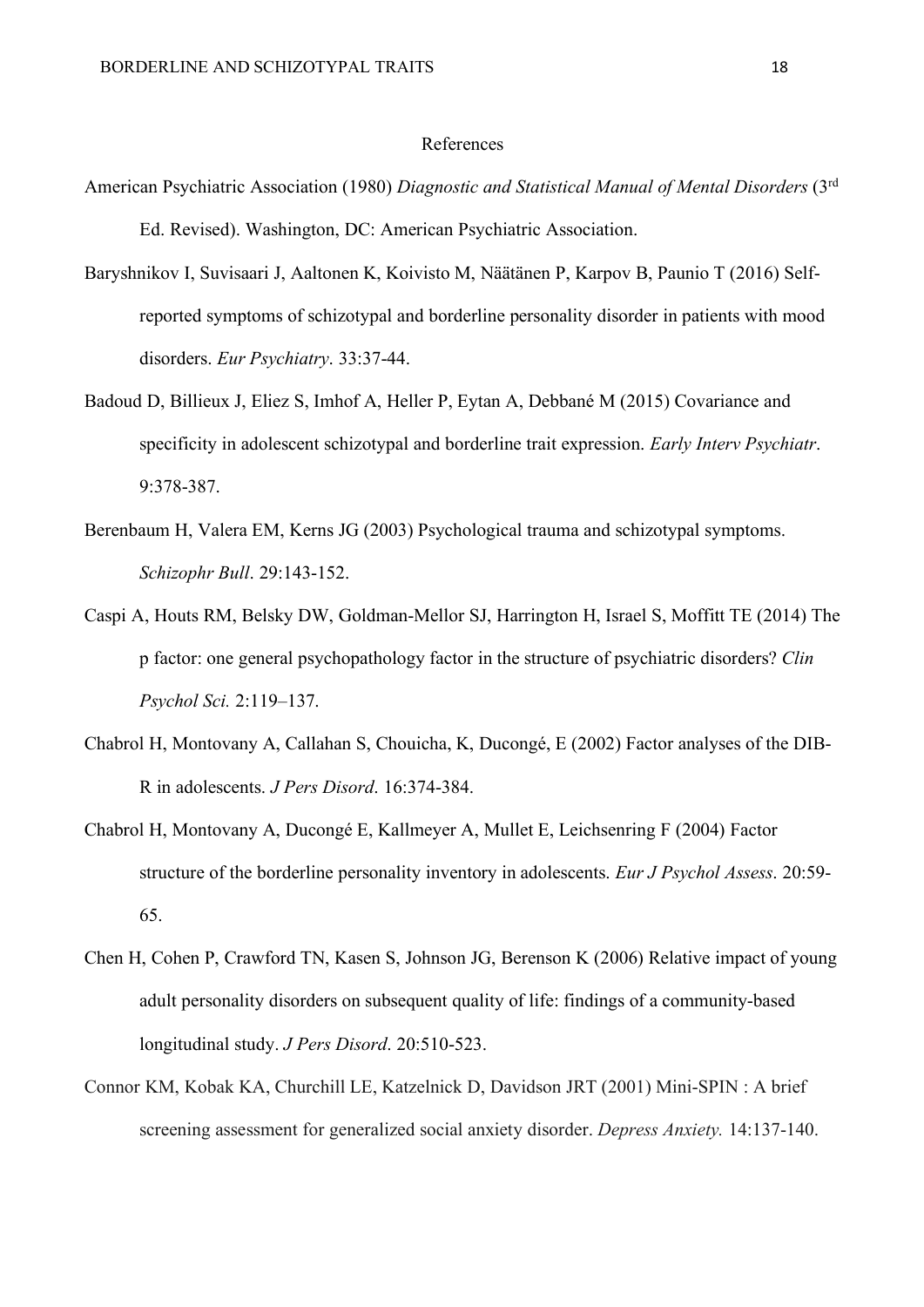- Cuthbert, BN (2014) The RDoC framework: Facilitating transition from ICD/DSM to dimensional approaches that integrate neuroscience and psychopathology*. World Psychiatry.* 13(1), 28– 35.
- Dalenberg C, Carlson, E (2010) *New versions of the Dissociative Experiences Scale: The DES-R (Revised) and the DES-B (Brief)*. Paper presented at Annual Meeting of the International Society.
- Fonseca-Pedrero, E, Debbané, M, Ortuño-Sierra, J, Chan, RCK, Cicero, DC, Zhang, LC, Brenner, C, et al. (2018) The structure of schizotypal personality traits: a cross-national study. *Psychol. Med*. 48(3), 451–462.
- Fonseca-Pedrero, E, Lemos-Giraldez, S, Paino, M, Sierra-Baigrie, S, Muniz, J (2012). Relationship between schizotypal and borderline traits in college students. *Span. J. Psychol*. 15(1), 306– 14.
- Fonseca-Pedrero, E, Ortuño-Sierra, J, Lucas-Molina, B, Debbané, M, Chan, RCK, Cicero, DC, et al. (2017) Brief assessment of schizotypal traits: A multinational study. *Schizophr. Res*. https://doi.org/10.1016/j.schres.2017.10.043
- Horn JL (1965) A rationale and test for the number of factors in factor analysis. *Psychometrika.* 32:179–185.
- Garrison CZ, Addy CL, Jackson KL, McKeown RE, Waller JL (1991) A longitudinal study of suicidal ideation in young adolescents. *J Am Acad Child Adolesc Psychiatry*. 30:597-603.
- Gignac, G. E., & Szodorai, E. T. (2016). Effect size guidelines for individual differences researchers. *Personality and Individual Differences, 102*,74–78.
- Gosling SD, Vazire S, Srivastava S, John OP (2004) Should we trust Web-based studies? A comparative analysis of six preconceptions about Internet questionnaires. *Am Psychol*. 59:93– 104.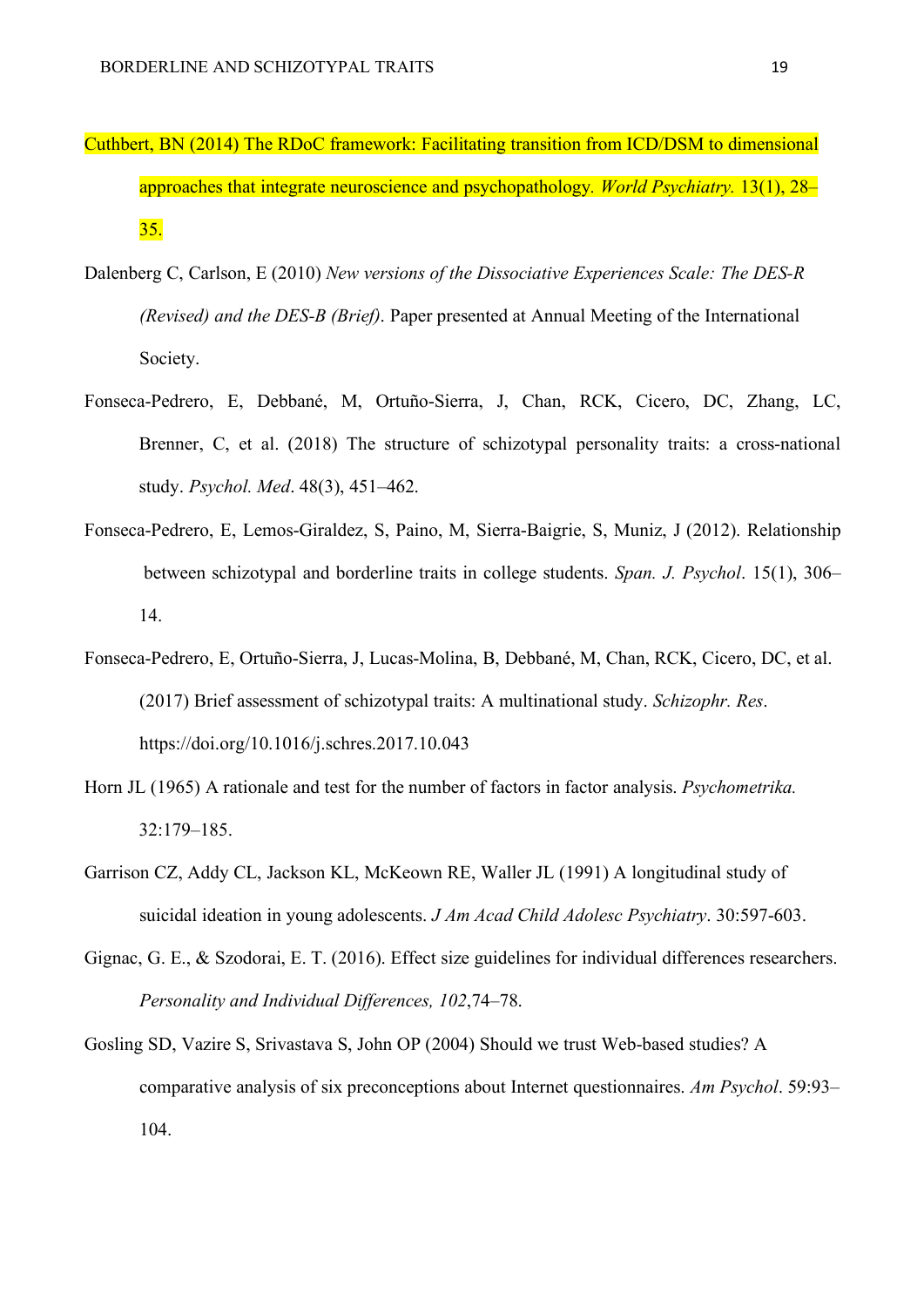- Grant BF, Chou SP, Goldstein RB, Huang B, Stinson FS, Saha TD, Ruan WJ (2008) Prevalence, correlates, disability, and comorbidity of DSM-IV borderline personality disorder: results from the Wave 2 National Epidemiologic Survey on Alcohol and Related Conditions. *J Clin Psychiatry*. 69:533.
- Gunderson JG, Singer MT (1975) Defining borderline patients: An overview. *Am J Psychiatry.* 132:1-10.
- Insel T, Cuthbert B, Garvey M, Heinssen R, Pine DS, Quinn K, Sanislow C, Wang P (2010) Research Domain Criteria (RDoC): toward a new classification framework for research on mental disorders. *Am J Psychiatry.* 167:748–751.
- James LM, Taylor J (2007) Impulsivity and negative emotionality associated with substance use problems and Cluster B personality in college students. *Addict Behav*. 32:714-727.
- Kernberg OF (1985) *Borderline conditions and pathological narcissism*. Rowman & Littlefield.
- Kleindienst N, Limberger MF, Ebner-Priemer UW, Keibel-Mauchnik, J, Dyer A, Berger M, Bohus M (2011) Dissociation predicts poor response to dialectial behavioral therapy in female patients with borderline personality disorder. *J Pers Disord*. 25:432-447.

Knight RP (1953) Borderline states. *Bull Menninger Clin*. 17:1-12.

Korzekwa MI, Dell PF, Pain C (2009) Dissociation and borderline personality disorder: an update for clinicians. *Curr Psychiatry Rep*. 11:82-88.

Kroenke K, Spitzer RL, Williams JB (2001) The PHQ-9. *J Gen Intern Med*. 16:606-613.

- Leichsenring F (1999) Development and first results of the Borderline Personality Inventory: A selfreport instrument for assessing borderline personality organization. *J Pers Assess*. 73:45-63.
- Lin TJ, Ko HC, Wu JYW, Oei TP, Lane HY, Chen CH (2018) The effectiveness of dialectical behavior therapy skills training group vs. cognitive therapy group on reducing depression and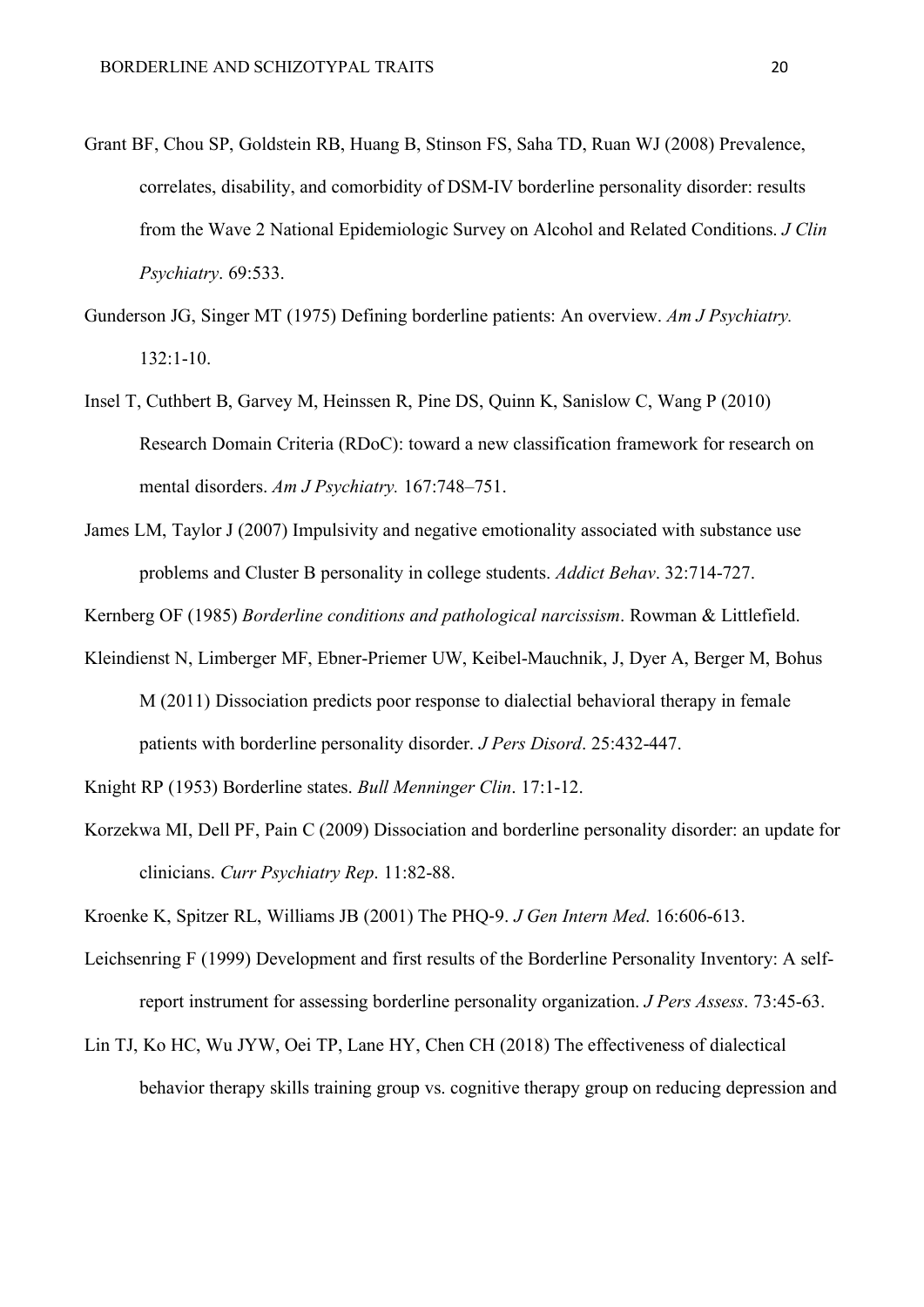suicide attempts for borderline personality disorder in Taiwan. *Arch Suicide Res*, (justaccepted).

- Ma WF, Wu PL, Yang SJ, Cheng KF, Chiu HT, Lane HY (2010) Sensitivity and specificity of the Chinese version of the Schizotypal Personality Questionnaire-Brief for identifying undergraduate students susceptible to psychosis. *Int J Nurs Stud*. 47:1535-1544.
- Meaney R, Hasking P, Reupert A (2016a) Prevalence of Borderline Personality Disorder in University Samples: Systematic Review, Meta-Analysis and Meta-Regression. *PloS one*. 11:e0155439.
- Meaney R, Hasking P, Reupert A (2016b) Borderline Personality Disorder symptoms in college students: The complex interplay between alexithymia, emotional dysregulation and rumination. *PloS one*. 11:e0157294.
- Meaney-Tavares R, Hasking P (2013) Coping and regulating emotions: A pilot study of a modified dialectical behavior therapy group delivered in a college counseling service. *J Am Coll Health*. 61:303-309.
- Paul F, Pommier de Santi V, Marimoutou C, Deparis X (2013) Validation de l'échelle PCLS et d'un auto-questionnaire court dans le cadre du dépistage des états de stress post-traumatiques chez les militaires de retour de mission. *La Psychiatrie en Milieu Militaire*. Toulon, Elsevier Masson*.*
- Pistorello J, Fruzzetti AE, MacLane C, Gallop R, Iverson KM (2012). Dialectical behavior therapy (DBT) applied to college students: A randomized clinical trial. *J Consult Clin Psychol*. 80:982-994.
- Pistorello J, Jobes D, Compton S, Locey NS, Walloch JC, Gallop R, Dickens Y (2017) Developing Adaptive Treatment Strategies to Address Suicidal Risk in College Students: A Pilot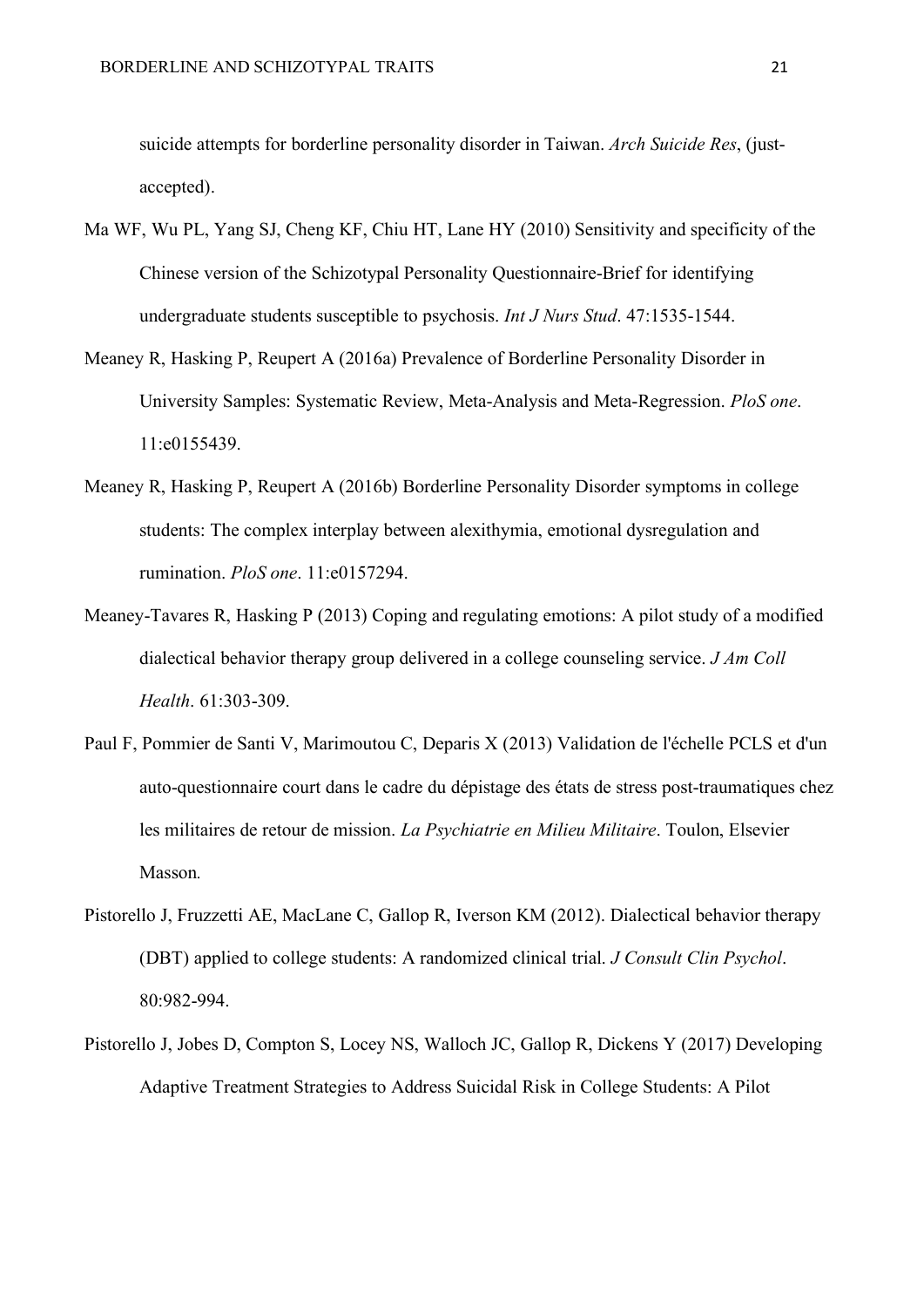Sequential, Multiple Assignment, Randomized Trial (SMART). *Arch Suicide Res*, (justaccepted).

- Polek E, Jones PB, Fearon P, Brodbeck J, Moutoussis M, Dolan R, Nspn Consortium (2018) Personality dimensions emerging during adolescence and young adulthood are underpinned by a single latent trait indexing impairment in social functioning. *BMC Psychiatry.* 18:23.
- Poreh AM, Rawlings D, Claridge G, Freeman JL, Faulkner C, Shelton C (2006) The BPQ: A scale for the assessment of borderline personality based on DSM-IV criteria. *J Pers Disord*. 20:247-260.
- Pulay AJ, Stinson FS, Dawson DA, Goldstein RB, Chou SP, Huang, B, Saha TD, Sharon M. Smith SM, Roger P. Pickering RP, Ruan WJ, Hasin D, Grant BF (2009) Prevalence, correlates, disability, and comorbidity of DSM-IV schizotypal personality disorder: results from the wave 2 national epidemiologic survey on alcohol and related conditions. *Prim Care Companion J Clin Psychiatry*. 11:53-67.
- Purdon C, Antony M, Monteiro S, Swinson RP (2001) Social anxiety in college students. *J Anxiety Disord*. 15:203-215.
- Raine A, Benishay D (1995) The SPQ-B: a brief screening instrument for schizotypal personality disorder. *J Pers Disord*. 9:346-355.
- Raynal P, Chabrol H (2016) Association between schizotypal and borderline personality disorder traits, and cannabis use in young adults. *Addict Behav*. 60:144-147.
- Raynal P, Goutaudier N, Nidetch V, Chabrol H (2016) Typology of schizotypy in non-clinical young adults: Psychopathological and personality disorder traits correlates. *Psychiatry Res*. 246:182- 187.
- Schwab-Stone M, Chen C, Greenberger E, Silver D, Voyce C (1999) No safe haven II: The effects of violence exposure on urban youth. *J Am Acad Child Adolesc Psychiatry.* 38:359–367.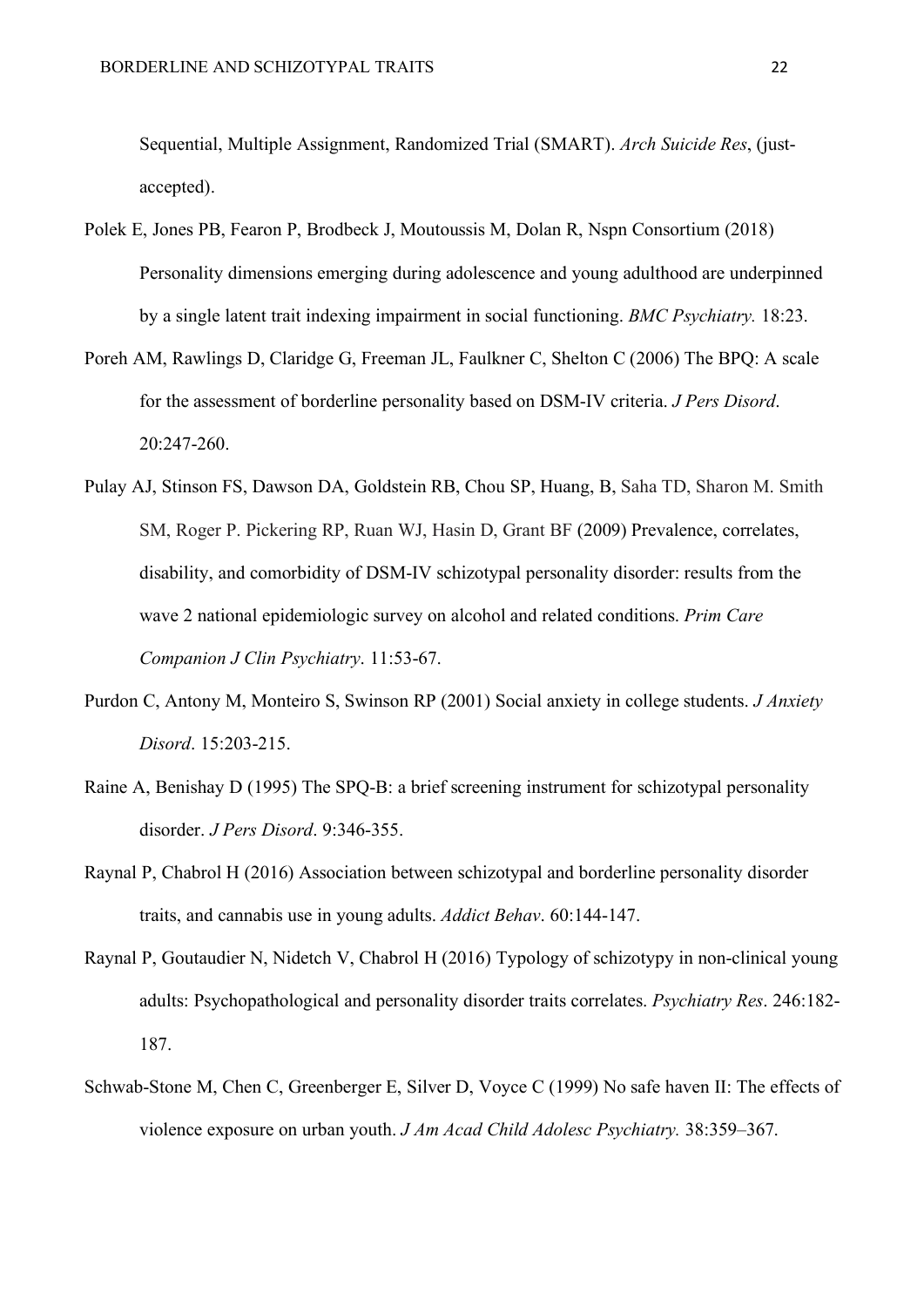- Simons J, Correia CJ, Carey KB, Borsari BE (1998) Validating a five-factor marijuana motives measure: Relations with use, problems, and alcohol motives. *J Couns Psychol*. 45:265-273.
- Spitzer C, Barnow S, Freyberger HJ, Joergen Grabe H (2007) Dissociation predicts symptom-related treatment outcome in short-term inpatient psychotherapy. *Aust N Z J Psychiatry*. 41:682-687.
- Steel C, Mahmood M, Holmes EA (2008) Positive schizotypy and trait dissociation as vulnerability factors for post-traumatic distress. *Br J Clin Psychol*. 47:245-249.

Tabachnick BG, Fidell LS (2007) *Using multivariate statistics* (5th ed). Boston : Allyn and Bacon.

- Tomko RL, Trull TJ, Wood PK, Sher KJ (2014) Characteristics of borderline personality disorder in a community sample: comorbidity, treatment utilization, and general functioning. *J Pers Disord*. 28:734-750.
- Twenge JM, Foster JD (2010) Birth cohort increases in narcissistic personality traits among American college students, 1982–2009. *Soc Psychol Personal Sci*. 1:99-106.
- Uliaszek AA, Rashid T, Williams GE, Gulamani T (2016) Group therapy for university students: A randomized control trial of dialectical behavior therapy and positive psychotherapy. *Behav Res Ther*. 77:78-85.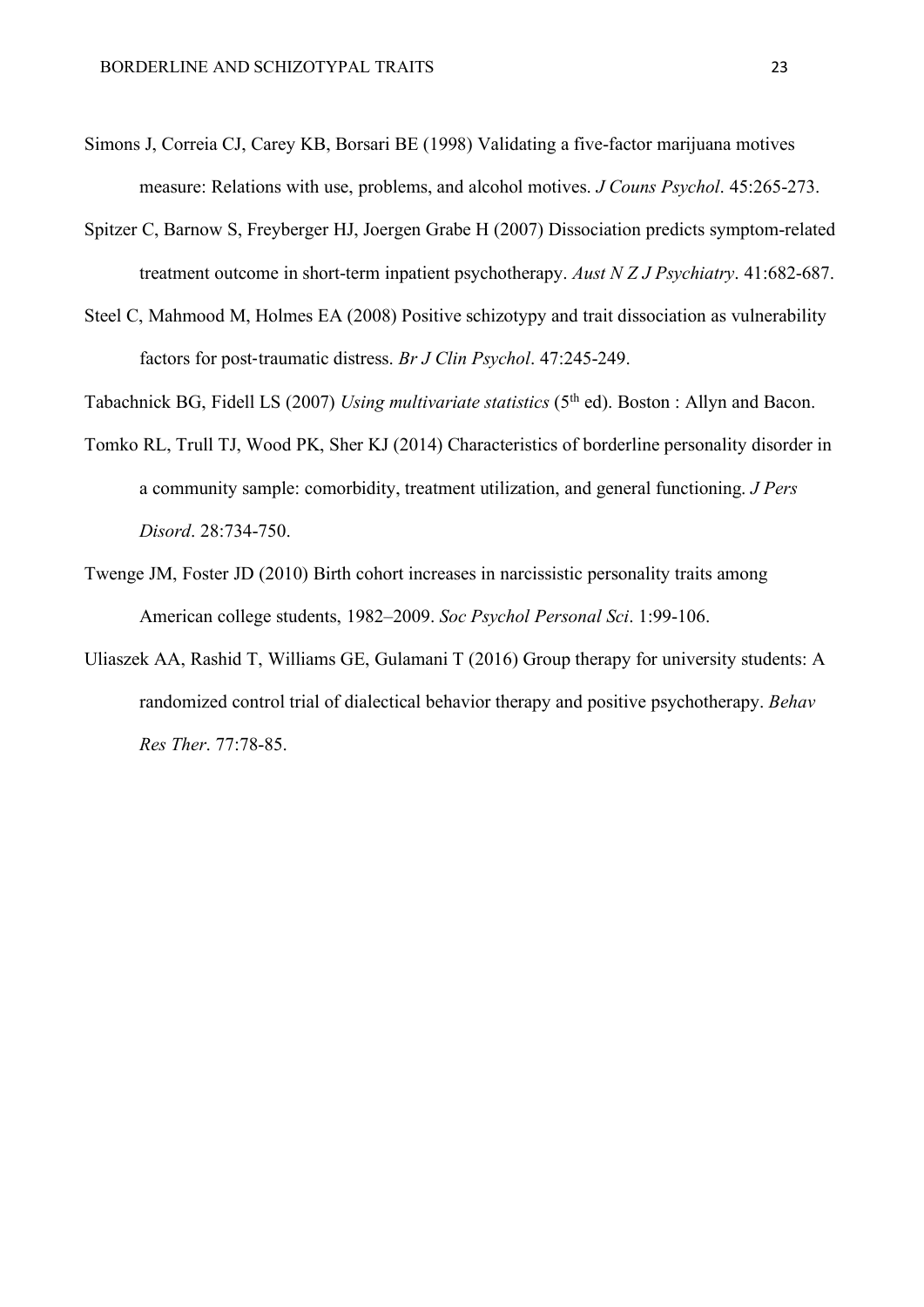

*Figure 1.* Cluster solution based on factor scores. SA: Social Anxiety cluster, N: Narcissistic cluster, LT: Low Traits cluster, HT: High Traits cluster.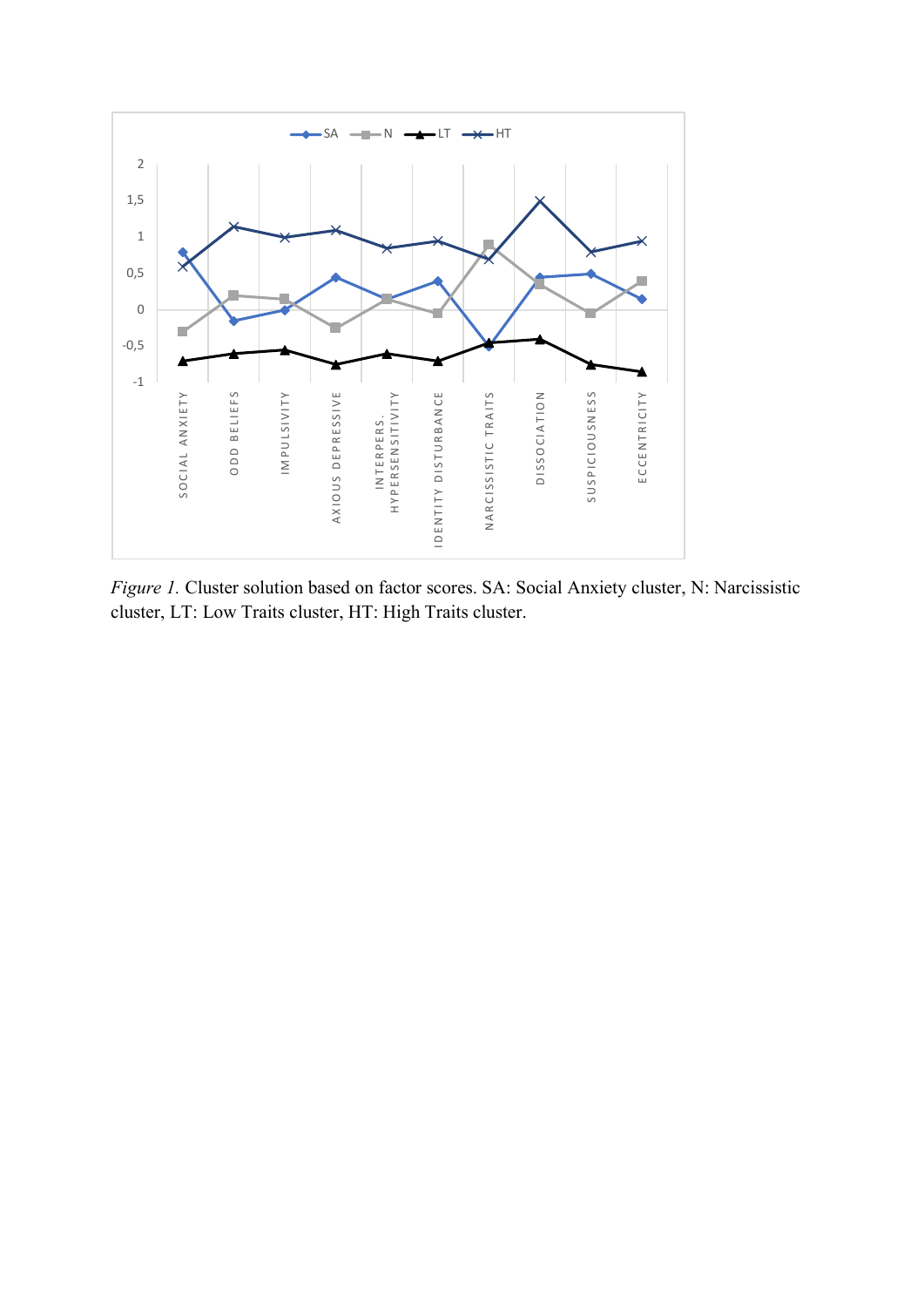# *Table 1. Descriptive statistics (N = 2341) and cluster comparison using ANOVA and post-hoc tests*

|                                    | Sample              | Min-Max Alpha |      | MIC  | Cluster $M(SD)$             |                             |                             |                            |           |                         |  |
|------------------------------------|---------------------|---------------|------|------|-----------------------------|-----------------------------|-----------------------------|----------------------------|-----------|-------------------------|--|
|                                    | $N = 2341$<br>M(SD) |               |      |      | Social anxiety<br>$n = 603$ | Narcissistic<br>$n = 513$   | Low traits<br>$n = 806$     | High traits<br>$n = 419$   | $\,F$     | Significant comparisons |  |
| Age                                | 22.73 (12.03)       | 18-30         | n.a. | n.a. | $21.66(8.65)^{b}$           | 23.54 $(14.18)^{a}$         | 23.83 $(14.41)^{a}$         | $21.14(6.95)^{b}$          | $7.10*$   | N,LT>SA,HT              |  |
| School level                       | 2.73(1.48)          | $0 - 7$       | n.a. | n.a. | $2.67(1.48)^{b}$            | $2.68(1.50)^{b}$            | $2.96(1.43)^{a}$            | $2.43(1.47)^c$             | 12.99*    | LT>SA,N>HT              |  |
| Academic results                   | 3.05(1.06)          | $1-5$         | n.a. | n.a. | $3(1.06)$ <sup>a,b</sup>    | $3.15(1.07)^{a}$            | $3.09(1.03)^{a}$            | $2.92(1.1)^{b}$            | 4.49*     | N,LT>HT                 |  |
| Social anxiety                     | 6.11(3.06)          | $0 - 12$      | 0.78 | 0.55 | 7.73 $(2.66)^a$             | 4.93 $(2.84)$ <sup>c</sup>  | $5.16(2.84)^c$              | 7.04 $(2.97)^{b}$          | 141.78*   | SA>HT>N,LT              |  |
| Dissociative symptomatology        | 18.83 (5.23)        | $8 - 36$      | 0.72 | 0.25 | 19.62 $(4.57)^{b}$          | 18.93 $(4.44)$ <sup>c</sup> | 15.38 $(3.60)^d$            | $24.2(4.99)^{a}$           | 394.78*   | HT>SA>N>LT              |  |
| Psychopathic traits                | 33.39 (6.69)        | $17-60$       | 0.75 | 0.15 | 32.06 $(5.80)$ <sup>c</sup> | 36.42 $(6.21)^{b}$          | 30.24 $(5.53)^d$            | 37.64 $(6.72)^{a}$         | 199.2*    | HT>N>SA>LT              |  |
| Antisocial behavior                | 4.80(4.05)          | $0 - 18$      | 0.68 | 0.26 | 4.21 $(3.44)^c$             | 5.54 $(4.21)^{b}$           | $3.45(3.18)^{d}$            | 7.28 $(4.77)^a$            | 101.78*   | HT>N>SA>LT              |  |
| Schizotypal traits                 | 73.89 (24.41)       | 22-148        | 0.90 | 0.29 | 89.79 $(15.49)^{b}$         | $73.7(14.11)^c$             | 49.69 $(12.67)^d$           | $102.13(16.33)^{a}$        | 1450.35*  | HT>SA>N>LT              |  |
| Cognitive perception dimension     | 14.12(6.52)         | $5 - 35$      | 0.68 | 0.29 | 14.45 $(5.24)^{b}$          | $15.13(5.83)^{b}$           | 9.51 $(4.13)^c$             | $21.28(5.46)^{a}$          | 508.28*   | HT>SA,N>LT              |  |
| Disorganized dimension             | 27.82 (10.43)       | $8 - 56$      | 0.81 | 0.35 | $31.12(7.34)^{b}$           | 29.29 $(7,01)$ <sup>c</sup> | 17.68 $(5.59)^d$            | 39.34 $(7.09)^{a}$         | 1132.48*  | HT>SA>N>LT              |  |
| Interpersonal dimension            | 31.95 (11.61)       | $9 - 63$      | 0.84 | 0.40 | 40.22 $(8.41)^a$            | 29.28 $(8.34)$ <sup>b</sup> | $22.5(7.23)^c$              | 41.5 $(9.75)^{a}$          | 755.09*   | HT, SA>N>LT             |  |
| Borderline personality traits      | 124.59 (42.80)      | 50-294        | 0.93 | 0.21 | 130.2 $(23.53)^{b}$         | $125.34(23.34)^c$           | 85.49 $(17.79)^d$           | 190.81 $(28.13)^{a}$       | 2008.9*   | HT>SA>N>LT              |  |
| Depressive symptomatology          | 9.47(5.38)          | $0 - 27$      | 0.83 | 0.36 | 11.31 $(5.10)^{b}$          | $8.55(4.19)^c$              | $6.29(3.82)^{d}$            | $14.07(5.3)^{a}$           | 316.36*   | HT>SA>N>LT              |  |
| Suicidal ideation                  | 0.83(1.63)          | $0 - 9$       | 0.85 | 0.67 | 1 $(1.68)^{b}$              | $0.58(1.24)^c$              | $0.23(0.75)^{d}$            | $2.03(2.38)^{a}$           | $137.21*$ | HT>SA>N>LT              |  |
| Post-traumatic stress disorder     | 27.91 (17.94)       | $0 - 80$      | 0.93 | 0.39 | 33.97 $(15.7)^{b}$          | $25.38(14.60)$ <sup>c</sup> | $16.34(13.15)^{d}$          | 44.56 (16.00) <sup>a</sup> | 385.59*   | HT>SA>N>LT              |  |
| Alcohol consumption                | 3.15(2.07)          | $0 - 8$       | n.a. | n.a. | $2.86(2.20)^{b}$            | $3.34(1.94)^{a}$            | 3.08 $(2.06)^{b}$           | $3.47(1.99)^{a}$           | $9.13*$   | HT, N>SA,LT             |  |
| Cannabis use                       | 0.82(1.81)          | $0 - 8$       | n.a. | n.a. | $0.53(1.41)^{b}$            | $1.1(2.05)^{a}$             | $0.48(1.30)^{b}$            | $1.57(2.47)^{a}$           | 44.91*    | HT,N>SA,LT              |  |
| F1- Social anxiety                 | 10.73(7.35)         | $5 - 35$      | 0.82 | 0.44 | 25.06 $(4.77)^{a}$          | $17.22(5.55)^{\circ}$       | 14.2 $(5.09)^d$             | 23.23 $(6.79)^{b}$         | 158.34*   | SA>HT>N>LT              |  |
| F2- Unusual perceptual experiences | 16.03(8.77)         | $7-49$        | 0.77 | 0.30 | 14.81 $(6.70)^c$            | 17.02 $(7.74)^{b}$          | 10.38 $(4.24)$ <sup>d</sup> | $25.71(8.9)^{a}$           | 156.89*   | HT>N>SA>LT              |  |
| F3- Impulsiveness                  | 8.78(4.73)          | $5 - 32$      | 0.69 | 0.31 | $10.45(3.08)^c$             | 11.68 $(4.87)^{b}$          | $8.12(3.15)^{d}$            | 16.11 $(5.64)^a$           | 111.95*   | HT>N>SA>LT              |  |
| F4- Anxiety-depressive             | 25.64 (9.55)        | $8 - 54$      | 0.80 | 0.34 | 29.63 $(7.99)^{b}$          | 23.34 $(6.88)$ <sup>c</sup> | 17.39 $(6.10)^d$            | 36.97 (7.29) <sup>a</sup>  | 275.42*   | HT>SA>N>LT              |  |
| F5-Interpersonal hypersensitivity  | 8.07(4.98)          | $3 - 21$      | 0.81 | 0.6  | $8.62(4.31)^{b}$            | $8.68(4.30)^{b}$            | $5.07(2.69)^c$              | $12.5(4.69)^{a}$           | 110.69*   | HT>N,SA>LT              |  |
| F6- Identity trouble               | 10.01(4.24)         | $3 - 21$      | 0.63 | 0.37 | 11.44 $(3.53)^{b}$          | 9.3 $(3.55)^c$              | 6.78 $(2.72)^d$             | 14.22 $(3.6)^a$            | 171.65*   | HT>SA>N>LT              |  |
| F7- Narcissistic traits            | 6.15(3.37)          | $2 - 14$      | n.a. | 0.46 | $5.05(2.32)^{b}$            | $9.47(2.60)^{a}$            | 4.78 $(2.50)^{b}$           | $9.37(3.08)^{a}$           | 197.29*   | N,HT>SA,LT              |  |
| F8-Dissociation                    | 12.98 (7.29)        | $7 - 48$      | 0.82 | 0.40 | 13.01 $(5.23)^{b}$          | $11.58(4.33)^c$             | $8.23(2.19)^d$              | $23.33(8.05)^{a}$          | 297.3*    | HT>SA>N>LT              |  |
| F9-Suspicion                       | 6.9(3.52)           | $2 - 21$      | n.a. | 0.50 | $8.79(3.06)^{b}$            | $6.52(2.80)$ <sup>c</sup>   | 4.18 $(2.20)^d$             | 9.66(3.00) <sup>a</sup>    | 157.03*   | HT>SA>N>LT              |  |
| F10-Eccentricity                   | 10.58 (4.92)        | $3 - 21$      | 0.80 | 0.57 | $11.97(4.03)^{c}$           | 13.2 $(4.14)^{b}$           | 7.62 $(3.29)^d$             | $15.57(3.98)^{a}$          | 152.96*   | HT>N>SA>LT              |  |

MIC: average inter-item correlation; n.a.: not applicable

SA: Social Anxiety cluster; N: Narcissistic cluster; LT: Low Traits cluster; HT: High Traits cluster

\**p* <0.05.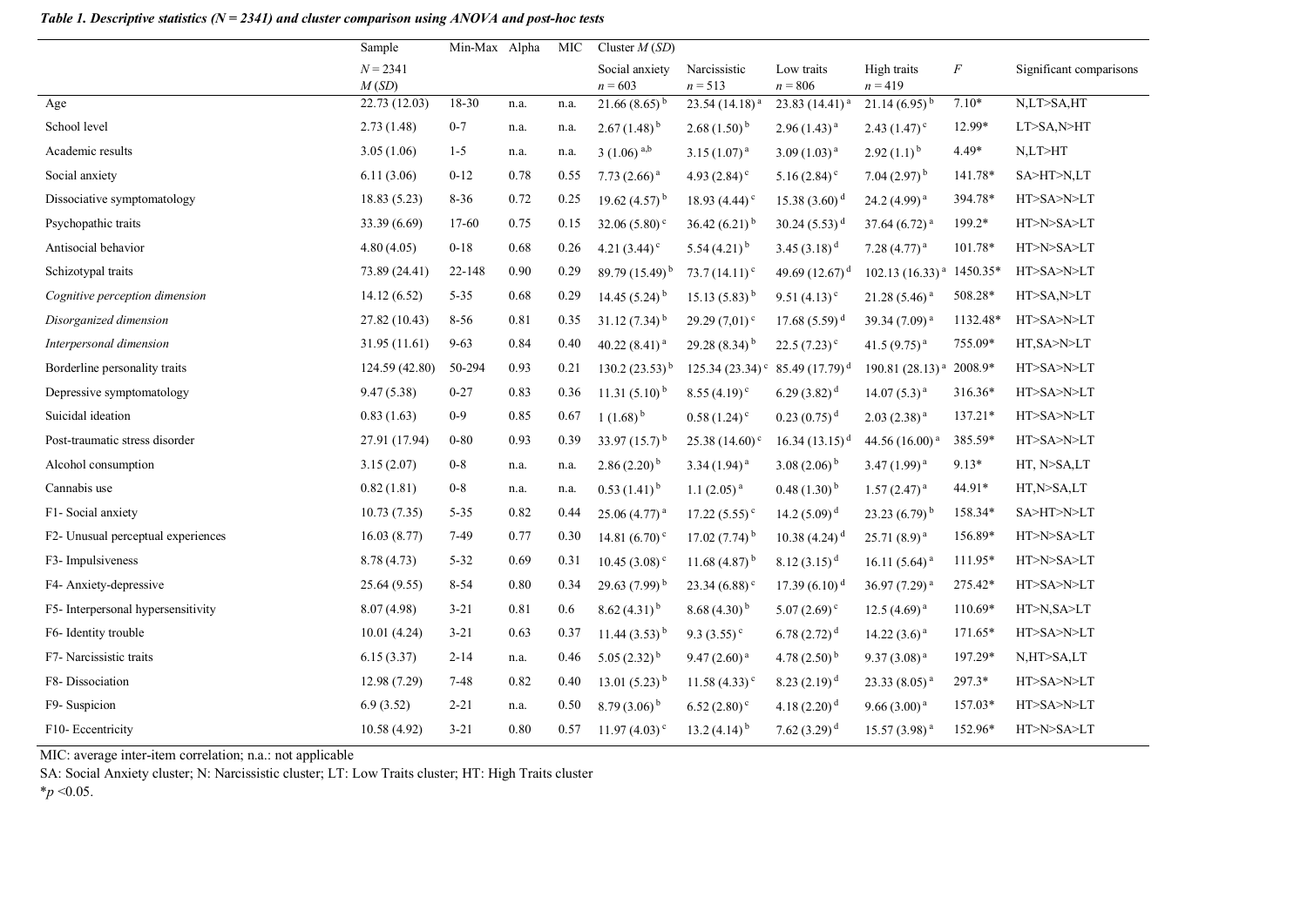| Items                                                                    | Factor loadings |                |        |                |            |          |               |              |             |               |
|--------------------------------------------------------------------------|-----------------|----------------|--------|----------------|------------|----------|---------------|--------------|-------------|---------------|
|                                                                          |                 | $\overline{2}$ | 3      | $\overline{4}$ | 5          | 6        |               |              | 9           |               |
|                                                                          | Social          | Odd            | Impul- | Anx-           | Interper.  | Ident.   | 7<br>Narciss. | 8<br>Dissoc. | Suspicious. | 10<br>Eccent. |
|                                                                          | anxiety         | beliefs        | sivity | dep.           | Hypersens. | disturb. |               |              |             |               |
| S21. Uneasy talking to people I do not know well                         | $.80\,$         |                |        |                |            |          |               |              |             |               |
| S11. Uncomfortable in social situations involving unfamiliar people      | .76             |                |        |                |            |          |               |              |             |               |
| S15. Keep in the background on social occasions                          | .74             |                |        |                |            |          |               |              |             |               |
| S18. Unable to get "close" to people                                     | .41             |                |        |                |            |          |               |              |             |               |
| S22. Keep my feelings to myself                                          | .41             |                |        |                |            |          |               |              |             |               |
| S12. Experiences with astrology, UFOs, ESP or a sixth sense              |                 | .68            |        |                |            |          |               |              |             |               |
| S2. Sense that some person or force is around you                        |                 | .67            |        |                |            |          |               |              |             |               |
| B26. Has wrongly felt someone's presence                                 |                 | .66            |        |                |            |          |               |              |             |               |
| B22. Intense religious experiences                                       |                 | .53            |        |                |            |          |               |              |             |               |
| B24. May feel a special sense of destiny                                 |                 | .49            |        |                |            |          |               |              |             |               |
| B7. Visual hallucinations                                                |                 | .48            |        |                |            |          |               |              |             |               |
| S5. Common event or object that seemed to be a special sign for you      |                 | .43            |        |                |            |          |               |              |             |               |
| B30. Frequent use of drug                                                |                 |                | .64    |                |            |          |               |              |             |               |
| B45. Substance addiction                                                 |                 |                | .61    |                |            |          |               |              |             |               |
| B51. Has been in trouble with the law                                    |                 |                | .45    |                |            |          |               |              |             |               |
| B4. Frequent risk taking                                                 |                 |                | .43    |                |            |          |               |              |             |               |
| B47. Has often stolen                                                    |                 |                | .42    |                |            |          |               |              |             |               |
| B33. Feels like being falling appart                                     |                 |                |        | .63            |            |          |               |              |             |               |
| B10. Feeling worthless or hopeless                                       |                 |                |        | .60            |            |          |               |              |             |               |
| B1. Frequent panic spells                                                |                 |                |        | .57            |            |          |               |              |             |               |
| B2. Lack of emotional response                                           |                 |                |        | .45            |            |          |               |              |             |               |
| B20. Self-mutilsation                                                    |                 |                |        | .42            |            |          |               |              |             |               |
| B29. May fell others out to get him/her                                  |                 |                |        | .42            |            |          |               |              |             |               |
| B3. Often wonders who really is                                          |                 |                |        | .41            |            |          |               |              |             |               |
| B38. Frequent frightening dreams                                         |                 |                |        | .40            |            |          |               |              |             |               |
| B25. Feels trapped in close relationship                                 |                 |                |        |                | .78        |          |               |              |             |               |
| B28. Needs to break off close relationships                              |                 |                |        |                | .72        |          |               |              |             |               |
| B23. Uncertain expectancies in love affairs                              |                 |                |        |                | .55        |          |               |              |             |               |
| B42. Often doesn't know what really wants                                |                 |                |        |                |            | .51      |               |              |             |               |
| B49. Undecided about politics, religion, morals                          |                 |                |        |                |            | .51      |               |              |             |               |
| S13. I sometimes use words in unusual ways                               |                 |                |        |                |            | .42      |               |              |             |               |
| B32. Feels being special                                                 |                 |                |        |                |            |          | .61           |              |             |               |
| B31. Enjoy control over someone                                          |                 |                |        |                |            |          | .54           |              |             |               |
| B37. May feel body or part of it disappearing                            |                 |                |        |                |            |          |               | .58          |             |               |
| B8. May feel people and things are not real                              |                 |                |        |                |            |          |               | .56          |             |               |
| B27. Part of or whole body feels altered                                 |                 |                |        |                |            |          |               | .52          |             |               |
| B16. Feeling being directed                                              |                 |                |        |                |            |          |               | .51          |             |               |
| B21. Wrongly feels appearances change                                    |                 |                |        |                |            |          |               | .51          |             |               |
| B46. Feels in a dream or watching self in a film                         |                 |                |        |                |            |          |               | .51          |             |               |
| B6. May feel someone else in him/her                                     |                 |                |        |                |            |          |               | .45          |             |               |
| S7. I feel I have to be on my guard even with friends                    |                 |                |        |                |            |          |               |              | .51         |               |
| S17. Have to keep an eye out to stop people from taking advantage of you |                 |                |        |                |            |          |               |              | .44         |               |
| S6. People think that I am a very bizarre person                         |                 |                |        |                |            |          |               |              |             | .64           |
| S19. I am an odd, unusual person                                         |                 |                |        |                |            |          |               |              |             | .56           |
| S3. People comment on my unusual mannerisms and habits                   |                 |                |        |                |            |          |               |              |             | .55           |
| Eigenvalues                                                              | 17.34           | 3.85           | 2.77   | 2.57           | 2.00       | 1.72     | 1.62          | 1.45         | 1.35        | 1.34          |
| Cronbach's alpha $(a)$                                                   | .82             | .77            | .69    | .80            | .81        | .63      | n.a.          | .82          | n.a.        | .80           |

*Table 2. Factor loadings and internal consistencies of the 10 factors based on BPI (B) and SPQ-B (S) items*